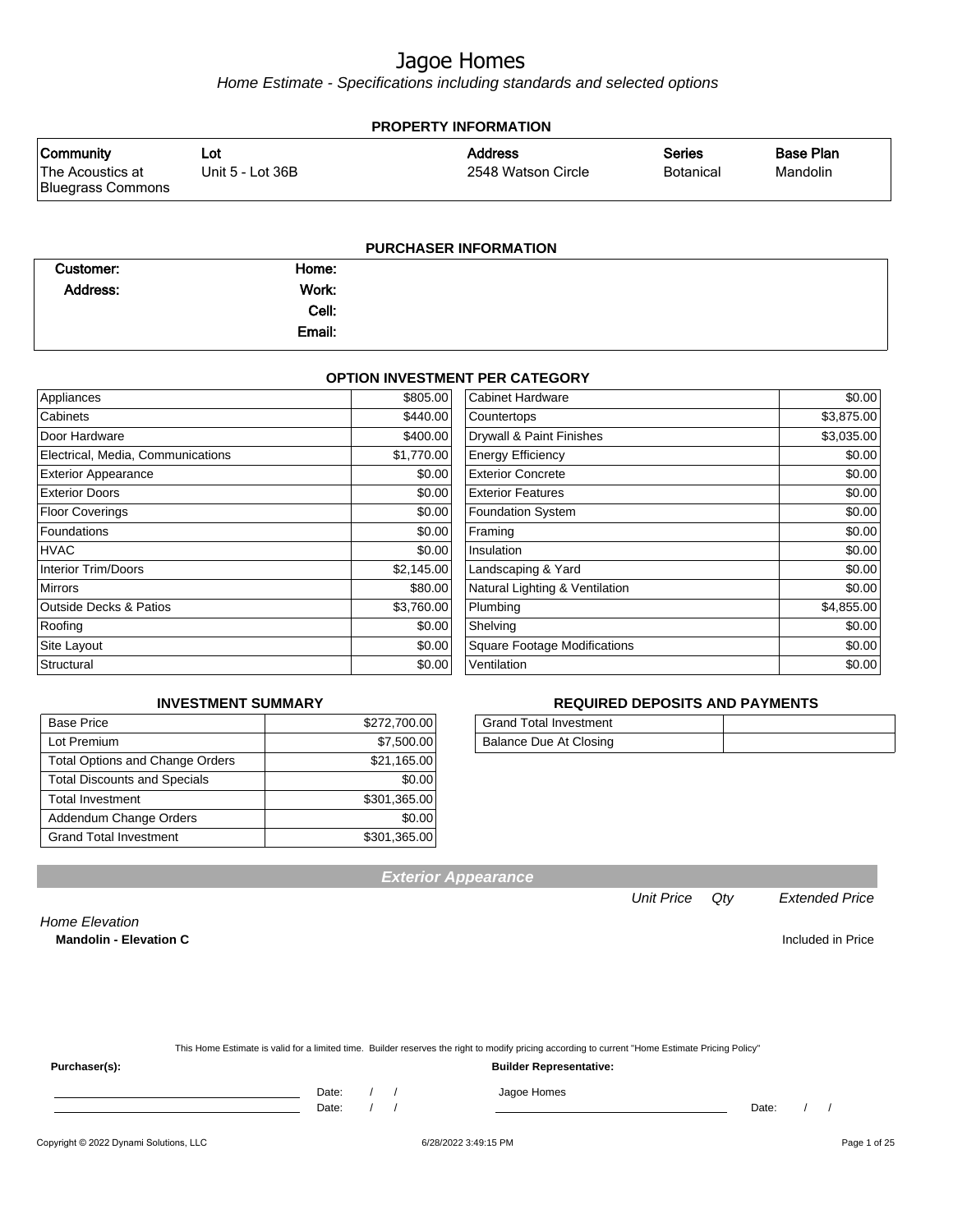|                                                                    |                                                                                                                                                                                |                                                      | <b>PROPERTY INFORMATION</b>                                                                                                                                                        |                                   |     |                              |
|--------------------------------------------------------------------|--------------------------------------------------------------------------------------------------------------------------------------------------------------------------------|------------------------------------------------------|------------------------------------------------------------------------------------------------------------------------------------------------------------------------------------|-----------------------------------|-----|------------------------------|
| Community<br>The Acoustics at<br><b>Bluegrass Commons</b>          | Lot<br>Unit 5 - Lot 36B                                                                                                                                                        |                                                      | <b>Address</b><br>2548 Watson Circle                                                                                                                                               | <b>Series</b><br><b>Botanical</b> |     | <b>Base Plan</b><br>Mandolin |
|                                                                    |                                                                                                                                                                                |                                                      | <b>Exterior Appearance</b>                                                                                                                                                         |                                   |     |                              |
|                                                                    |                                                                                                                                                                                |                                                      |                                                                                                                                                                                    | <b>Unit Price</b>                 | Qty | <b>Extended Price</b>        |
| <b>Home Exterior Brick</b><br><b>Brick Veneer Front - Per Plan</b> |                                                                                                                                                                                |                                                      |                                                                                                                                                                                    |                                   |     | Included in Price            |
|                                                                    | Includes brick front of home. See plan for details. Does not include drop brick ledge.                                                                                         |                                                      |                                                                                                                                                                                    |                                   |     |                              |
| <b>Brick Color</b><br>Selected Brick Color: Marshall               |                                                                                                                                                                                |                                                      |                                                                                                                                                                                    |                                   |     | Included in Price            |
| <b>Cultured Stone</b><br><b>Cultured Stone</b>                     |                                                                                                                                                                                |                                                      |                                                                                                                                                                                    |                                   |     | Included in Price            |
| Color                                                              |                                                                                                                                                                                |                                                      |                                                                                                                                                                                    |                                   |     |                              |
| Selected Color: Ledgestone KY                                      |                                                                                                                                                                                |                                                      |                                                                                                                                                                                    |                                   |     | Included in Price            |
| <b>Address Stone</b><br><b>Address Stone</b>                       |                                                                                                                                                                                |                                                      | Includes one 8"x16" address stone for front of the house. Street Number ONLY will be on the                                                                                        |                                   |     | Included in Price            |
|                                                                    | stone. Location of address stone will be predetermined by builder.                                                                                                             |                                                      |                                                                                                                                                                                    |                                   |     |                              |
|                                                                    |                                                                                                                                                                                |                                                      | <b>Foundation System</b>                                                                                                                                                           |                                   |     |                              |
|                                                                    |                                                                                                                                                                                |                                                      |                                                                                                                                                                                    | <b>Unit Price</b>                 | Qty | <b>Extended Price</b>        |
| <b>Foundation System</b><br><b>Insulated Concrete Slab</b>         |                                                                                                                                                                                |                                                      |                                                                                                                                                                                    |                                   |     | Included in Price            |
|                                                                    |                                                                                                                                                                                |                                                      | <b>Energy Efficiency</b>                                                                                                                                                           |                                   |     |                              |
|                                                                    |                                                                                                                                                                                |                                                      |                                                                                                                                                                                    | <b>Unit Price</b>                 | Qty | <b>Extended Price</b>        |
| <b>HERS Rating</b><br>HERS Rated Home (Less than 85 Score)         |                                                                                                                                                                                |                                                      |                                                                                                                                                                                    |                                   |     | Included in Price            |
|                                                                    | Note - Jagoe Homes receives all applicable rebates for energy efficiency, utilities,<br>manufacturers, etc. Rebates have been reflected as a discount in Base Price of Home    |                                                      |                                                                                                                                                                                    |                                   |     |                              |
|                                                                    |                                                                                                                                                                                |                                                      | <b>Square Footage Modifications</b>                                                                                                                                                |                                   |     |                              |
|                                                                    |                                                                                                                                                                                |                                                      |                                                                                                                                                                                    | <b>Unit Price</b>                 | Qty | <b>Extended Price</b>        |
| <b>Attic Storage Addition</b>                                      | Mandolin Attic Storage Addition, above Garage                                                                                                                                  |                                                      |                                                                                                                                                                                    |                                   |     | Included in Price            |
|                                                                    | LADDER IS RATED TO 250 POUNDS.                                                                                                                                                 |                                                      |                                                                                                                                                                                    |                                   |     |                              |
|                                                                    |                                                                                                                                                                                |                                                      | <b>Structural</b>                                                                                                                                                                  |                                   |     |                              |
|                                                                    |                                                                                                                                                                                |                                                      |                                                                                                                                                                                    | <b>Unit Price</b>                 | Qty | <b>Extended Price</b>        |
| Concrete Slab                                                      |                                                                                                                                                                                |                                                      | Concrete Slab 4" Thick (avg), 4000 psi, Slab fill 6" minimum, 15 mil polyethylene Vapor                                                                                            |                                   |     | Included in Price            |
| Barrier, Termite Warranty 1 year                                   |                                                                                                                                                                                |                                                      |                                                                                                                                                                                    |                                   |     |                              |
|                                                                    |                                                                                                                                                                                |                                                      |                                                                                                                                                                                    |                                   |     |                              |
| Purchaser(s):                                                      |                                                                                                                                                                                |                                                      | This Home Estimate is valid for a limited time. Builder reserves the right to modify pricing according to current "Home Estimate Pricing Policy"<br><b>Builder Representative:</b> |                                   |     |                              |
|                                                                    | <u> 1989 - Johann Barn, mars ann an t-Amhair an t-Amhair an t-Amhair an t-Amhair an t-Amhair an t-Amhair an t-A</u><br><u> 1989 - Johann Barn, mars ann an t-Amhain an t-A</u> | Date:<br>$\prime$<br>$\prime$<br>$\sqrt{ }$<br>Date: | Jagoe Homes                                                                                                                                                                        |                                   |     | Date:                        |
| Copyright © 2022 Dynami Solutions, LLC                             |                                                                                                                                                                                |                                                      | 6/28/2022 3:49:15 PM                                                                                                                                                               |                                   |     | Page 2 of 25                 |
|                                                                    |                                                                                                                                                                                |                                                      |                                                                                                                                                                                    |                                   |     |                              |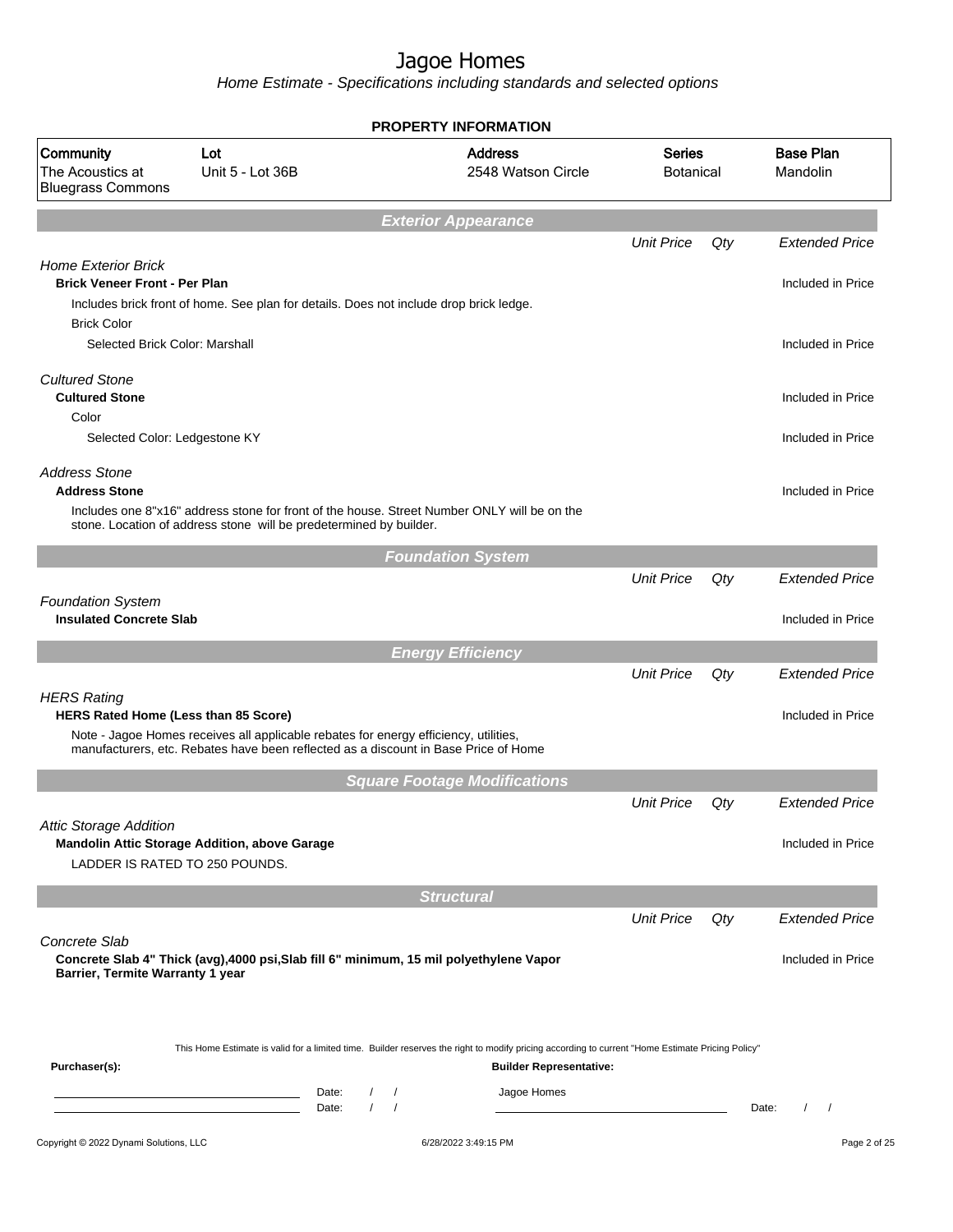|                                                                          |                                                                                                                                                                          | <b>PROPERTY INFORMATION</b>                                                                                                                                                        |                                   |     |                              |
|--------------------------------------------------------------------------|--------------------------------------------------------------------------------------------------------------------------------------------------------------------------|------------------------------------------------------------------------------------------------------------------------------------------------------------------------------------|-----------------------------------|-----|------------------------------|
| Community<br>The Acoustics at<br><b>Bluegrass Commons</b>                | Lot<br>Unit 5 - Lot 36B                                                                                                                                                  | <b>Address</b><br>2548 Watson Circle                                                                                                                                               | <b>Series</b><br><b>Botanical</b> |     | <b>Base Plan</b><br>Mandolin |
|                                                                          |                                                                                                                                                                          | <b>Structural</b>                                                                                                                                                                  |                                   |     |                              |
|                                                                          |                                                                                                                                                                          |                                                                                                                                                                                    | <b>Unit Price</b>                 | Qty | <b>Extended Price</b>        |
| <b>Foundation Block</b><br><b>Foundation Block Size 8"x8"x16"</b>        |                                                                                                                                                                          |                                                                                                                                                                                    |                                   |     | Included in Price            |
| <b>Foundation Drain</b><br><b>Foundation Drain - Gravel French Drain</b> |                                                                                                                                                                          |                                                                                                                                                                                    |                                   |     | Included in Price            |
|                                                                          |                                                                                                                                                                          | <b>Outside Decks &amp; Patios</b>                                                                                                                                                  |                                   |     |                              |
|                                                                          |                                                                                                                                                                          |                                                                                                                                                                                    | <b>Unit Price</b>                 | Qty | <b>Extended Price</b>        |
| Screened Porch, per plan                                                 | Outside Retreat Concrete Patio or Covered Patio                                                                                                                          |                                                                                                                                                                                    |                                   |     | \$2,995.00                   |
| Outside Retreat Concrete Patio                                           | 12' 8" Wide x 12' Deep Concrete Patio w/Step Down<br>Patio will not be Level with Covered Porch                                                                          |                                                                                                                                                                                    |                                   |     | \$765.00                     |
| Finish<br>Selected Finish: Broom                                         |                                                                                                                                                                          |                                                                                                                                                                                    |                                   |     | Included in Price            |
|                                                                          |                                                                                                                                                                          | <b>Exterior Doors</b>                                                                                                                                                              |                                   |     |                              |
|                                                                          |                                                                                                                                                                          |                                                                                                                                                                                    | <b>Unit Price</b>                 | Qty | <b>Extended Price</b>        |
| Front Entry Door                                                         | HD Smooth Steel 3/0 Painted Craftsman MHD-217-010-2 w/ 22x17 Clear Glass Insert<br>Consult with Design Coordinator for Glass Pattern, Door Handle, and Paint Selections. |                                                                                                                                                                                    |                                   |     | Included in Price            |
| <b>Kitchen Door</b>                                                      | Vinyl 6/0 Sliding Door w/ NO Grilles, Screen Included<br>Vinyl 6/0 Sliding Door w/ NO Grilles and Screen                                                                 |                                                                                                                                                                                    |                                   |     | Included in Price            |
| Color<br>Selected Color: White                                           |                                                                                                                                                                          |                                                                                                                                                                                    |                                   |     | Included in Price            |
| 16' Craftsman Garage Overhead Door                                       | Insulated Carriage House Stamped 16x7 Garage Door<br>CHI 5251   Insulated Stamped Carriage House Steel   Includes Decorative Hardware                                    |                                                                                                                                                                                    |                                   |     | Included in Price            |
| Color<br>Selected Color: White                                           |                                                                                                                                                                          |                                                                                                                                                                                    |                                   |     | Included in Price            |
| Garage-to-Home Door<br>Smooth Finish<br><b>Primed for Paint</b>          | HD Steel Smooth 2 Panel Square 3/0 x 6/8 Door<br>Interior Door Paint Selection unless otherwise Specified                                                                |                                                                                                                                                                                    |                                   |     | \$0.00                       |
| Purchaser(s):                                                            |                                                                                                                                                                          | This Home Estimate is valid for a limited time. Builder reserves the right to modify pricing according to current "Home Estimate Pricing Policy"<br><b>Builder Representative:</b> |                                   |     |                              |
|                                                                          | Date:<br>Date:                                                                                                                                                           | Jagoe Homes                                                                                                                                                                        |                                   |     | Date:                        |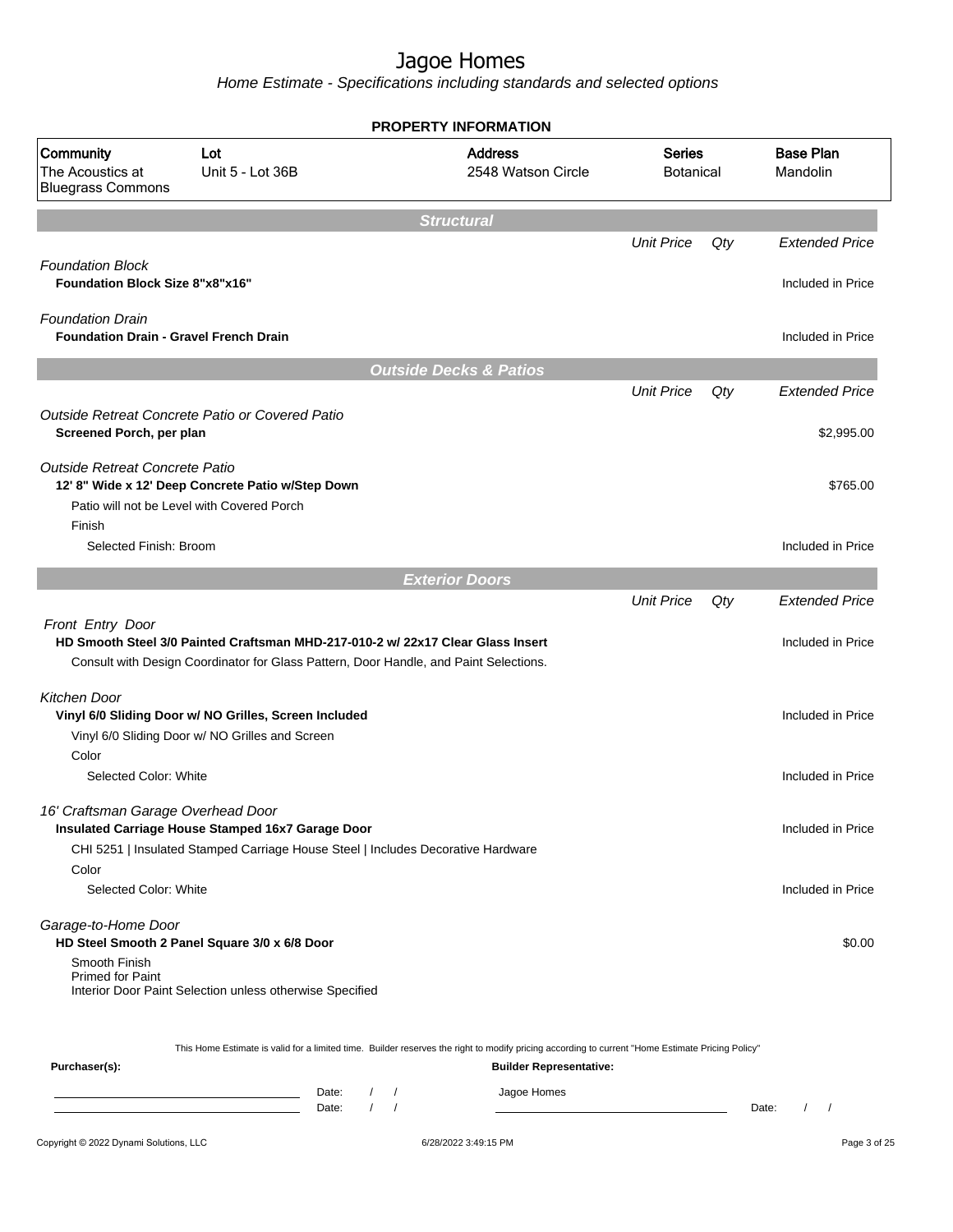Home Estimate - Specifications including standards and selected options

|                                                                                    |                                                                                                                                                                                   | <b>PROPERTY INFORMATION</b>               |                            |     |                              |
|------------------------------------------------------------------------------------|-----------------------------------------------------------------------------------------------------------------------------------------------------------------------------------|-------------------------------------------|----------------------------|-----|------------------------------|
| <b>Community</b><br>The Acoustics at<br><b>Bluegrass Commons</b>                   | Lot<br>Unit 5 - Lot 36B                                                                                                                                                           | <b>Address</b><br>2548 Watson Circle      | Series<br><b>Botanical</b> |     | <b>Base Plan</b><br>Mandolin |
|                                                                                    |                                                                                                                                                                                   | <b>Exterior Doors</b>                     |                            |     |                              |
|                                                                                    |                                                                                                                                                                                   |                                           | <b>Unit Price</b>          | Qty | <b>Extended Price</b>        |
| Garage Door Opener                                                                 | Garage Door Opener(s) with 2 Transmitters                                                                                                                                         |                                           |                            |     | Included in Price            |
|                                                                                    |                                                                                                                                                                                   | <b>Natural Lighting &amp; Ventilation</b> |                            |     |                              |
|                                                                                    |                                                                                                                                                                                   |                                           | <b>Unit Price</b>          | Qty | <b>Extended Price</b>        |
| <b>Entire Home Windows</b>                                                         | Vinyl Low E Double Hung Window w/ GBG & Full Screen                                                                                                                               |                                           |                            |     | \$0.00                       |
| <b>Window Color</b>                                                                | Vinyl Low E Double Hung Window w/ GBG & Full Screen. Grilles are between the glass.<br>Grille patterns will differ based on Home Series. Please confirm with New Home Consultant. |                                           |                            |     |                              |
|                                                                                    | Selected Window Color: White Exterior/White Interior                                                                                                                              |                                           |                            |     | Included in Price            |
| Entire Home Extended Jambs and Casing                                              | Extended Jambs and Casing (No Window Stool) Package for Windows<br>Includes extended jambs and casing on all additional windows                                                   |                                           |                            |     | Included in Price            |
|                                                                                    |                                                                                                                                                                                   | <b>Exterior Concrete</b>                  |                            |     |                              |
|                                                                                    |                                                                                                                                                                                   |                                           | <b>Unit Price</b>          | Qty | <b>Extended Price</b>        |
| <b>Exterior Concrete Driveway</b><br>Driveway/Parking Per Plan, 3500 psi<br>Finish |                                                                                                                                                                                   |                                           |                            |     | Included in Price            |
| Selected Finish: Broom Finish                                                      |                                                                                                                                                                                   |                                           |                            |     | Included in Price            |
| Exterior Concrete - Front Porch & Sidewalk<br>Finish                               | Exterior Concrete - Front Porch & Sidewalk, 3500 psi                                                                                                                              |                                           |                            |     | Included in Price            |
| Selected Finish: Broom Finish                                                      |                                                                                                                                                                                   |                                           |                            |     | Included in Price            |
| <b>Exterior Concrete - City Sidewalk</b>                                           | Exterior Concrete - City Sidewalk, 3500 psi, Broom Finish                                                                                                                         |                                           |                            |     | Included in Price            |
|                                                                                    |                                                                                                                                                                                   | <b>Exterior Features</b>                  |                            |     |                              |
|                                                                                    |                                                                                                                                                                                   |                                           | <b>Unit Price</b>          | Qty | <b>Extended Price</b>        |
| <b>Exterior Siding</b>                                                             | Exterior Portfolio - Double 4" Vinyl Siding                                                                                                                                       |                                           |                            |     | Included in Price            |
| Color                                                                              |                                                                                                                                                                                   |                                           |                            |     |                              |
| Selected Color: Greystone                                                          |                                                                                                                                                                                   |                                           |                            |     | Included in Price            |
|                                                                                    |                                                                                                                                                                                   |                                           |                            |     |                              |
|                                                                                    |                                                                                                                                                                                   |                                           |                            |     |                              |

This Home Estimate is valid for a limited time. Builder reserves the right to modify pricing according to current "Home Estimate Pricing Policy"

**Purchaser(s): Builder Representative:** Date: / / Jagoe Homes<br>Date: / / Jagoe Homes Date: / / Date: / /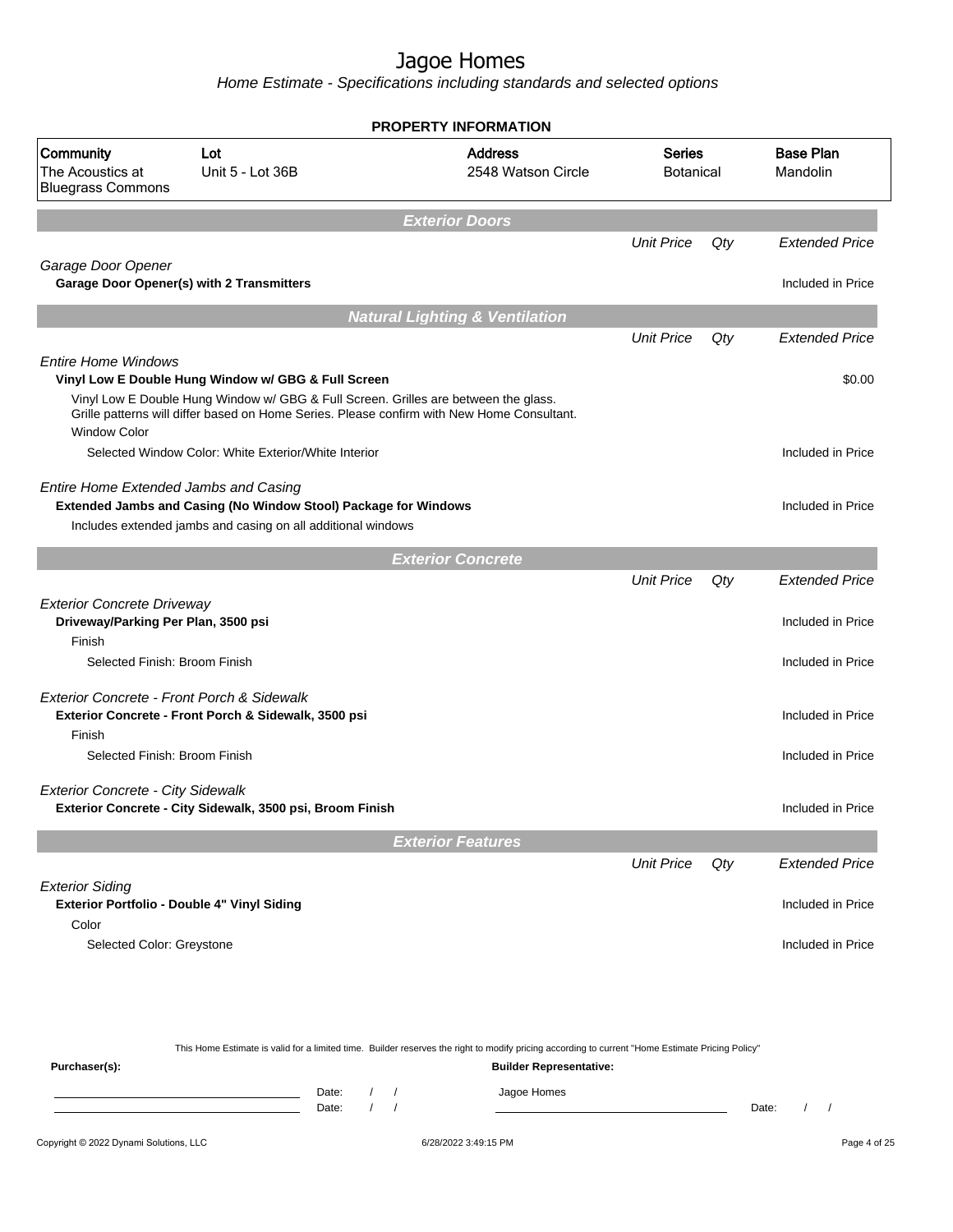Home Estimate - Specifications including standards and selected options

| <b>PROPERTY INFORMATION</b>                                                     |                                                                                                                                                                       |                                      |                     |     |                              |
|---------------------------------------------------------------------------------|-----------------------------------------------------------------------------------------------------------------------------------------------------------------------|--------------------------------------|---------------------|-----|------------------------------|
| Community<br>The Acoustics at<br><b>Bluegrass Commons</b>                       | Lot<br>Unit 5 - Lot 36B                                                                                                                                               | <b>Address</b><br>2548 Watson Circle | Series<br>Botanical |     | <b>Base Plan</b><br>Mandolin |
|                                                                                 |                                                                                                                                                                       | <b>Exterior Features</b>             |                     |     |                              |
|                                                                                 |                                                                                                                                                                       |                                      | <b>Unit Price</b>   | Qty | <b>Extended Price</b>        |
| <b>Exterior Bracket/Corbel</b><br>Exterior Bracket(s), Corbel(s) Painted        |                                                                                                                                                                       |                                      |                     |     | Included in Price            |
| Color                                                                           | Selected Color: SW7006 Extra White (White Coordinate)                                                                                                                 |                                      |                     |     | Included in Price            |
|                                                                                 |                                                                                                                                                                       |                                      |                     |     |                              |
| <b>Exterior Decorative Siding</b><br><b>Exterior Portfolio Perfection Shake</b> |                                                                                                                                                                       |                                      |                     |     | Included in Price            |
| Color                                                                           | Perfection shingles have a more finished appearance than a hand-split shake. They are<br>patterned from #1 Red Cedar and offer a cleaner and more uniform appearance. |                                      |                     |     |                              |
| Selected Color: Slate                                                           |                                                                                                                                                                       |                                      |                     |     | Included in Price            |
|                                                                                 | Exterior Vertical Board & Batten Decorative Siding<br><b>Exterior Portfolio Vinyl Board and Batten</b>                                                                |                                      |                     |     | Included in Price            |
| replicate real cedar.                                                           | Exterior Portfolio Vinyl Board and Batten features architecturally correct 10-inch boards that                                                                        |                                      |                     |     |                              |
| Color                                                                           |                                                                                                                                                                       |                                      |                     |     |                              |
| Selected Color: Driftwood                                                       |                                                                                                                                                                       |                                      |                     |     | Included in Price            |
| <b>Exterior Special Trim Areas</b><br>color selected.                           | Aluminum Wrapped Trim: Window Trim, Beams, Rake/Fascia, etc. Color will match Soffit                                                                                  |                                      |                     |     | Included in Price            |
|                                                                                 | See plan for details. Color will match Soffit Color Selected.                                                                                                         |                                      |                     |     |                              |
| <b>Exterior Vinyl Corner Trim(s)</b>                                            |                                                                                                                                                                       |                                      |                     |     |                              |
| <b>Vinyl Corner Trim(s)</b>                                                     |                                                                                                                                                                       |                                      |                     |     | Included in Price            |
| Color<br>Selected Color: White                                                  |                                                                                                                                                                       |                                      |                     |     | Included in Price            |
|                                                                                 |                                                                                                                                                                       |                                      |                     |     |                              |
| Fascia<br><b>Fascia Aluminum</b>                                                |                                                                                                                                                                       |                                      |                     |     | Included in Price            |
|                                                                                 | Color will match Soffit Color Selected                                                                                                                                |                                      |                     |     |                              |
| Soffit                                                                          |                                                                                                                                                                       |                                      |                     |     |                              |
| Soffit - Continuous Perforated Vinyl                                            |                                                                                                                                                                       |                                      |                     |     | Included in Price            |
| Color                                                                           |                                                                                                                                                                       |                                      |                     |     |                              |
| Selected Color: White                                                           |                                                                                                                                                                       |                                      |                     |     | Included in Price            |
|                                                                                 |                                                                                                                                                                       |                                      |                     |     |                              |

This Home Estimate is valid for a limited time. Builder reserves the right to modify pricing according to current "Home Estimate Pricing Policy" **Purchaser(s): Builder Representative:** Date: / / Jagoe Homes<br>Date: / / Jagoe Homes Date: / / Date: / /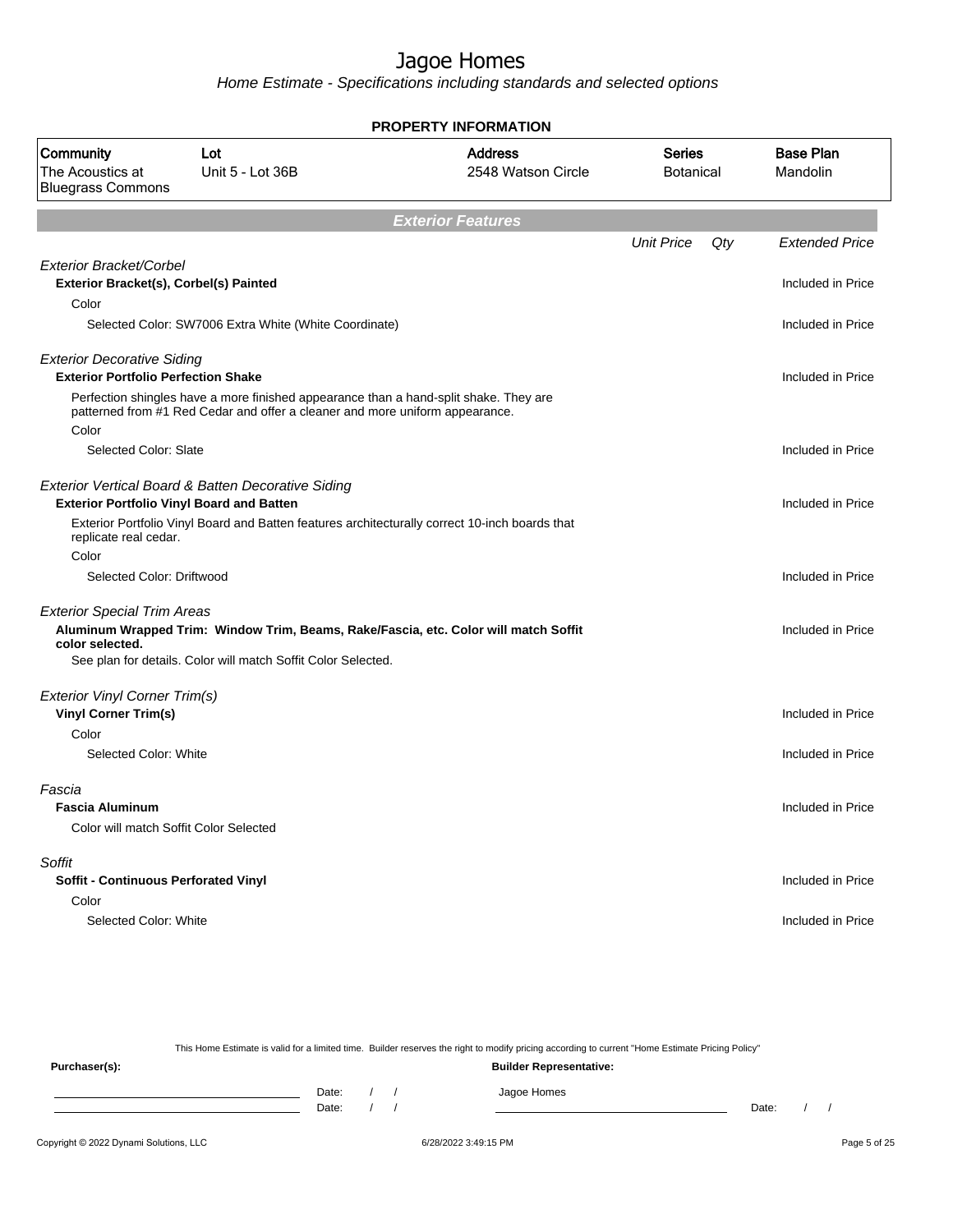Home Estimate - Specifications including standards and selected options

|                                                                          |                                                                                         | <b>PROPERTY INFORMATION</b>          |                                   |     |                              |
|--------------------------------------------------------------------------|-----------------------------------------------------------------------------------------|--------------------------------------|-----------------------------------|-----|------------------------------|
| Community<br>The Acoustics at<br><b>Bluegrass Commons</b>                | Lot<br>Unit 5 - Lot 36B                                                                 | <b>Address</b><br>2548 Watson Circle | <b>Series</b><br><b>Botanical</b> |     | <b>Base Plan</b><br>Mandolin |
|                                                                          |                                                                                         | <b>Exterior Features</b>             |                                   |     |                              |
|                                                                          |                                                                                         |                                      | <b>Unit Price</b>                 | Qty | <b>Extended Price</b>        |
| Gutter<br><b>Gutters Aluminum 6"</b>                                     |                                                                                         |                                      |                                   |     | Included in Price            |
| Color<br>Selected Color: White                                           |                                                                                         |                                      |                                   |     | Included in Price            |
| Splash Block<br>Splash Blocks 24" precast concrete                       |                                                                                         |                                      |                                   |     | Included in Price            |
| <b>Front Porch Post</b>                                                  | 16" Square Tapered Smooth Painted Column on Cultured Stone Pier                         |                                      |                                   |     | Included in Price            |
| details.<br>Color                                                        | Column paint and cultured stone to be selected. Placement predetermined. Check plan for |                                      |                                   |     |                              |
|                                                                          | Selected Color: SW7006 Extra White                                                      |                                      |                                   |     | Included in Price            |
| Flashing<br><b>Flashing see Plan Detail</b>                              |                                                                                         |                                      |                                   |     | Included in Price            |
| <b>Exterior Mailbox</b><br><b>Centralized Mailbox - Cluster Box Unit</b> |                                                                                         |                                      |                                   |     | \$0.00                       |
|                                                                          |                                                                                         | <b>Roofing</b>                       |                                   |     |                              |
|                                                                          |                                                                                         |                                      | <b>Unit Price</b>                 | Qty | <b>Extended Price</b>        |
| <b>Roof Felt</b>                                                         | Synthetic Underlayment or Felt, Aluminum Drip Edge                                      |                                      |                                   |     | Included in Price            |
| <b>Roof Shingles</b>                                                     | 30 Year GAF Dimensional Roof Shingles                                                   |                                      |                                   |     | Included in Price            |
| <b>Roofing Color</b>                                                     | Selected Roofing Color: Charcoal                                                        |                                      |                                   |     | Included in Price            |
| Roof Valley Material<br>Ice and Water Shield or Equivalent               |                                                                                         |                                      |                                   |     | Included in Price            |
| Roof Flashing<br>Roof Flashing- required by design                       |                                                                                         |                                      |                                   |     | Included in Price            |
|                                                                          |                                                                                         |                                      |                                   |     |                              |

This Home Estimate is valid for a limited time. Builder reserves the right to modify pricing according to current "Home Estimate Pricing Policy" **Purchaser(s): Builder Representative:** Date: / / Jagoe Homes<br>Date: / / Jagoe Homes Date: / / Date: / /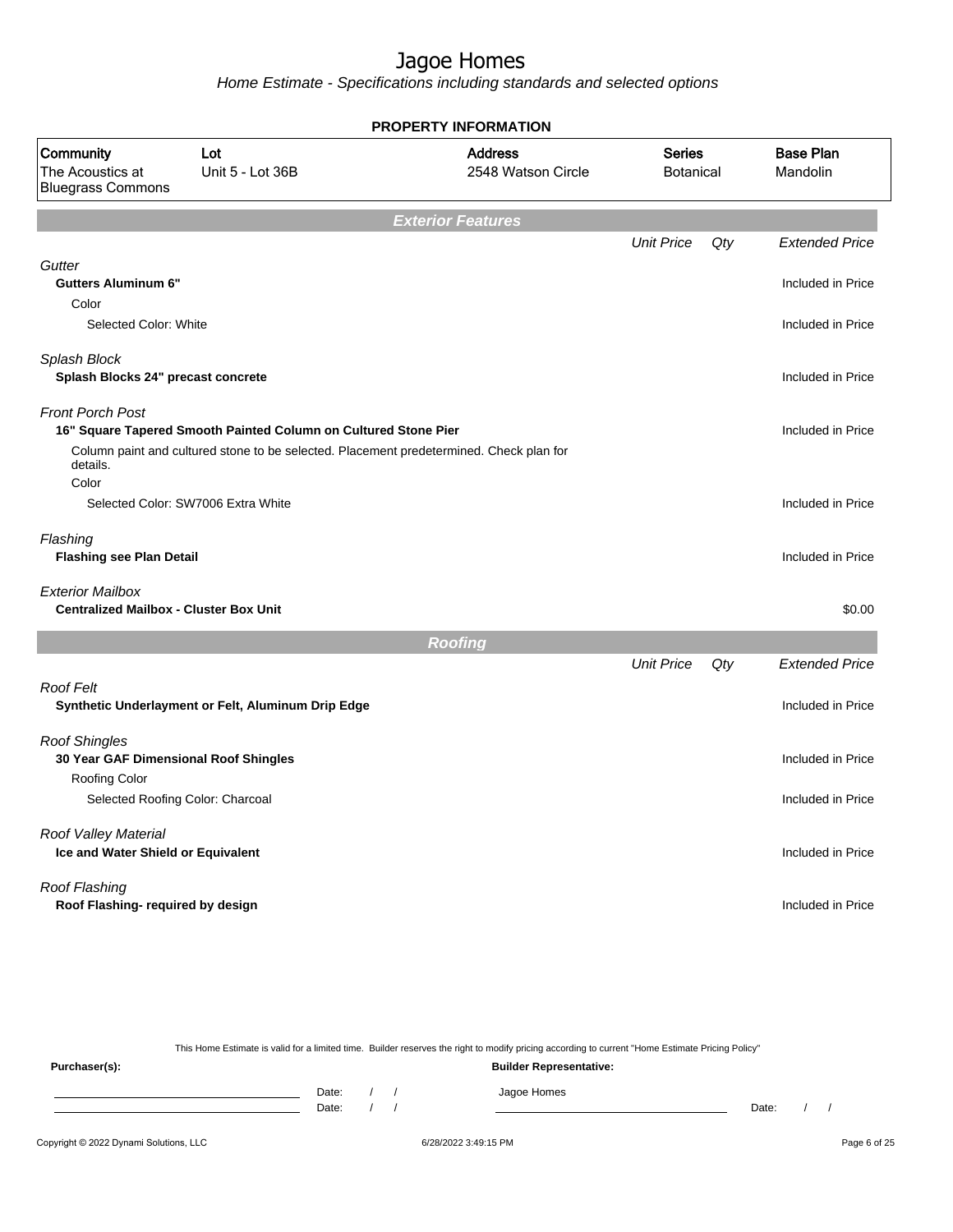Home Estimate - Specifications including standards and selected options

|                                                           |                                                                                                    | <b>PROPERTY INFORMATION</b>          |                                   |     |                              |
|-----------------------------------------------------------|----------------------------------------------------------------------------------------------------|--------------------------------------|-----------------------------------|-----|------------------------------|
| Community<br>The Acoustics at<br><b>Bluegrass Commons</b> | Lot<br>Unit 5 - Lot 36B                                                                            | <b>Address</b><br>2548 Watson Circle | <b>Series</b><br><b>Botanical</b> |     | <b>Base Plan</b><br>Mandolin |
|                                                           |                                                                                                    | <b>Insulation</b>                    |                                   |     |                              |
|                                                           |                                                                                                    |                                      | <b>Unit Price</b>                 | Qty | <b>Extended Price</b>        |
| <b>Entire Home Foundation Insulation</b>                  | Foundation Perimeter 1"x24" Styrofoam R5.0                                                         |                                      |                                   |     | Included in Price            |
| Living Area Wall Insulation                               | Living Area Walls R15 Fiberglass Blown-In &/or Batt Wall System                                    |                                      |                                   |     | Included in Price            |
| Living Area Ceiling Insulation                            | Living Area Flat Ceiling R38 (Average) Blown-In Fiberglass                                         |                                      |                                   |     | Included in Price            |
| Garage Insulation                                         | Insulation for Two-Car Garage Walls & Ceiling<br>Includes R11 Insulation in Walls & R19 in Ceiling |                                      |                                   |     | Included in Price            |
|                                                           |                                                                                                    | <b>Drywall &amp; Paint Finishes</b>  |                                   |     |                              |
|                                                           |                                                                                                    |                                      | <b>Unit Price</b>                 | Qty | <b>Extended Price</b>        |
| Interior Home Wall Finish                                 | 1/2" Drywall   Finished, Primed, & Painted Smooth                                                  |                                      |                                   |     | Included in Price            |
| <b>Interior Home Ceiling Finish</b>                       | Drywall   Home Finished Smooth   Garage Textured                                                   |                                      |                                   |     | \$2,260.00                   |
| Paint                                                     | Home   1/2in Structural or 5/8in Drywall   Finished Smooth   ProMar Interior Latex Ceiling         |                                      |                                   |     |                              |
| Garage Textured   White                                   |                                                                                                    |                                      |                                   |     |                              |
| Color                                                     | Selected Color: SW7015 Repose Gray                                                                 |                                      |                                   |     | Included in Price            |
| Garage Drywall and Finish Application                     | Two Car Garage   Drywall, Prime, & Paint                                                           |                                      |                                   |     | Included in Price            |
|                                                           | Entire Home Paint Color used unless otherwise specified under Additional Paint Color               |                                      |                                   |     |                              |
| <b>Mechanical Storage</b><br><b>Unfinished Drywall</b>    |                                                                                                    |                                      |                                   |     | Included in Price            |
| <b>Interior Wall Surfaces Paint</b>                       | <b>Sherwin Williams Duration Latex   Flat</b>                                                      |                                      |                                   |     | Included in Price            |
| Color                                                     | Selected Color: SW7015 Repose Gray                                                                 |                                      |                                   |     | Included in Price            |
| Sheen                                                     |                                                                                                    |                                      |                                   |     |                              |
| Selected Sheen: Matte                                     |                                                                                                    |                                      |                                   |     | \$775.00                     |

This Home Estimate is valid for a limited time. Builder reserves the right to modify pricing according to current "Home Estimate Pricing Policy" **Purchaser(s): Builder Representative:** Date: / / Jagoe Homes<br>Date: / / Jagoe Homes Date: / / **Date: / / 2006** Date: / / / Date: / / /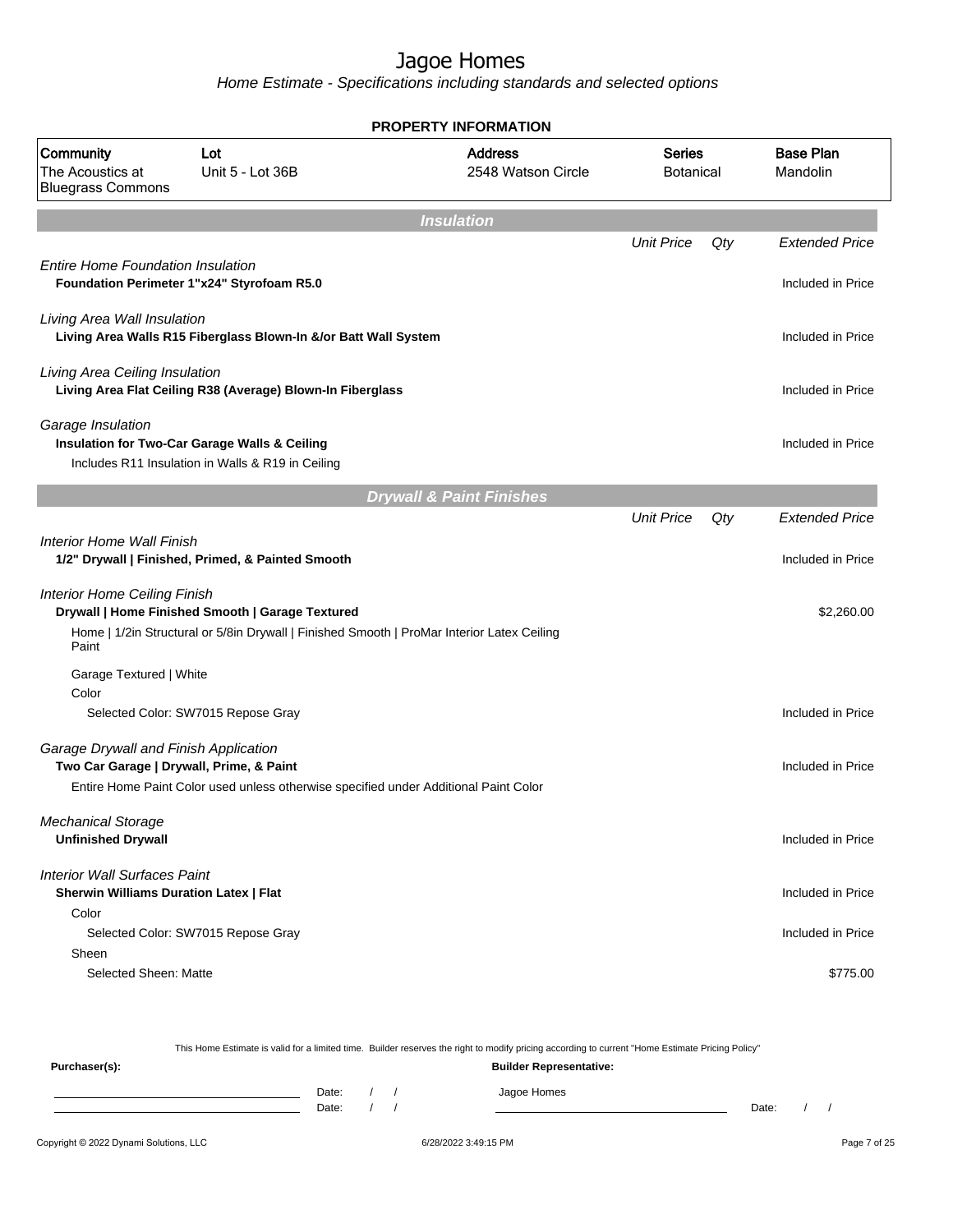|                                                                  |                                                                                                                                                                                                                         | <b>PROPERTY INFORMATION</b>                                                                                                                      |                                   |     |                                               |
|------------------------------------------------------------------|-------------------------------------------------------------------------------------------------------------------------------------------------------------------------------------------------------------------------|--------------------------------------------------------------------------------------------------------------------------------------------------|-----------------------------------|-----|-----------------------------------------------|
| Community<br>The Acoustics at<br><b>Bluegrass Commons</b>        | Lot<br>Unit 5 - Lot 36B                                                                                                                                                                                                 | <b>Address</b><br>2548 Watson Circle                                                                                                             | <b>Series</b><br><b>Botanical</b> |     | <b>Base Plan</b><br>Mandolin                  |
|                                                                  |                                                                                                                                                                                                                         | <b>Drywall &amp; Paint Finishes</b>                                                                                                              |                                   |     |                                               |
|                                                                  |                                                                                                                                                                                                                         |                                                                                                                                                  | <b>Unit Price</b>                 | Qty | <b>Extended Price</b>                         |
| <b>Interior Trim &amp; Door Paint</b><br>Color                   | Trim & Door   Sherwin Williams ProClassic Waterborne Acrylic   Semi-Gloss                                                                                                                                               |                                                                                                                                                  |                                   |     | Included in Price                             |
|                                                                  | Selected Color: SW7006 Extra White                                                                                                                                                                                      |                                                                                                                                                  |                                   |     | Included in Price                             |
| <b>Exterior Door Paint</b><br><b>Exterior Door Color   Latex</b> | Paint color for all HINGED Exterior Doors, Including Front Door. Interior of door will be                                                                                                                               |                                                                                                                                                  |                                   |     | Included in Price                             |
| painted Interior Trim Color.                                     |                                                                                                                                                                                                                         |                                                                                                                                                  |                                   |     |                                               |
| Color                                                            | Color Requests outside of Available Personal Options will be subject to approval.                                                                                                                                       |                                                                                                                                                  |                                   |     |                                               |
|                                                                  | Selected Color: SW7006 Extra White                                                                                                                                                                                      |                                                                                                                                                  |                                   |     | Included in Price                             |
|                                                                  |                                                                                                                                                                                                                         | <b>Interior Trim/Doors</b>                                                                                                                       |                                   |     |                                               |
|                                                                  |                                                                                                                                                                                                                         |                                                                                                                                                  | <b>Unit Price</b>                 | Qty | <b>Extended Price</b>                         |
| <b>Entire Home Interior Doors</b>                                | Interior Door Units, Hollow Core, 6/8 Tall, 2 Panel Square, Smooth                                                                                                                                                      |                                                                                                                                                  |                                   |     | \$0.00                                        |
| Smooth Finish<br>Primed for Paint                                |                                                                                                                                                                                                                         |                                                                                                                                                  |                                   |     |                                               |
| Main Level Crown Mould                                           | Craftsman Style Crown Mould, 4 1/4" 48LM Paint Grade, Excludes Closets                                                                                                                                                  |                                                                                                                                                  |                                   |     | \$2,145.00                                    |
|                                                                  | Excludes Upper Level, Closets, and Laundry for Entire Home where applicable.                                                                                                                                            |                                                                                                                                                  |                                   |     |                                               |
| Entire Home Craftsman Style Trim Package<br>Baseboard 4 1/4"     | Craftsman Interior Flat Door Casing 3 1/2", Interior Flat Window Trim 3 1/2", Interior Flat                                                                                                                             |                                                                                                                                                  |                                   |     | Included in Price                             |
|                                                                  | Door & Window Casing: 3 1/2" 1015M   Base: 4 1/4"                                                                                                                                                                       |                                                                                                                                                  |                                   |     |                                               |
|                                                                  | Base installed in Finished Living Areas Only                                                                                                                                                                            |                                                                                                                                                  |                                   |     |                                               |
|                                                                  |                                                                                                                                                                                                                         | <b>Door Hardware</b>                                                                                                                             |                                   |     |                                               |
|                                                                  |                                                                                                                                                                                                                         |                                                                                                                                                  | <b>Unit Price</b>                 | Qty | <b>Extended Price</b>                         |
| <b>Front Door Handleset</b>                                      | Kwikset Amador Handleset Front Door Hardware                                                                                                                                                                            |                                                                                                                                                  |                                   |     |                                               |
| and Hinges of Front Door.                                        | Includes (1) Exterior Handleset and (1) Interior Door Hardware, to match Exterior Door<br>Hardware Selection Style. Finish selection will be indicated below for Interior Door Hardware                                 |                                                                                                                                                  |                                   |     | \$150.00                                      |
| Front Door Handle Set Finish                                     | Selected Front Door Handle Set Finish: Matte Black                                                                                                                                                                      |                                                                                                                                                  |                                   |     | Included in Price                             |
|                                                                  |                                                                                                                                                                                                                         | This Home Estimate is valid for a limited time. Builder reserves the right to modify pricing according to current "Home Estimate Pricing Policy" |                                   |     |                                               |
| Purchaser(s):                                                    |                                                                                                                                                                                                                         | <b>Builder Representative:</b>                                                                                                                   |                                   |     |                                               |
|                                                                  | Date:<br>$\prime$<br><u> 1989 - Johann Barn, mars ann an t-Amhain an t-Amhain an t-Amhain an t-Amhain an t-Amhain an t-Amhain an t-Amh</u><br>Date:<br>$\prime$<br><u> 1989 - Johann Barn, fransk politik (d. 1989)</u> | Jagoe Homes<br>$\sqrt{ }$<br>$\prime$                                                                                                            |                                   |     | Date:<br>$\prime$<br>$\overline{\phantom{a}}$ |
|                                                                  |                                                                                                                                                                                                                         |                                                                                                                                                  |                                   |     |                                               |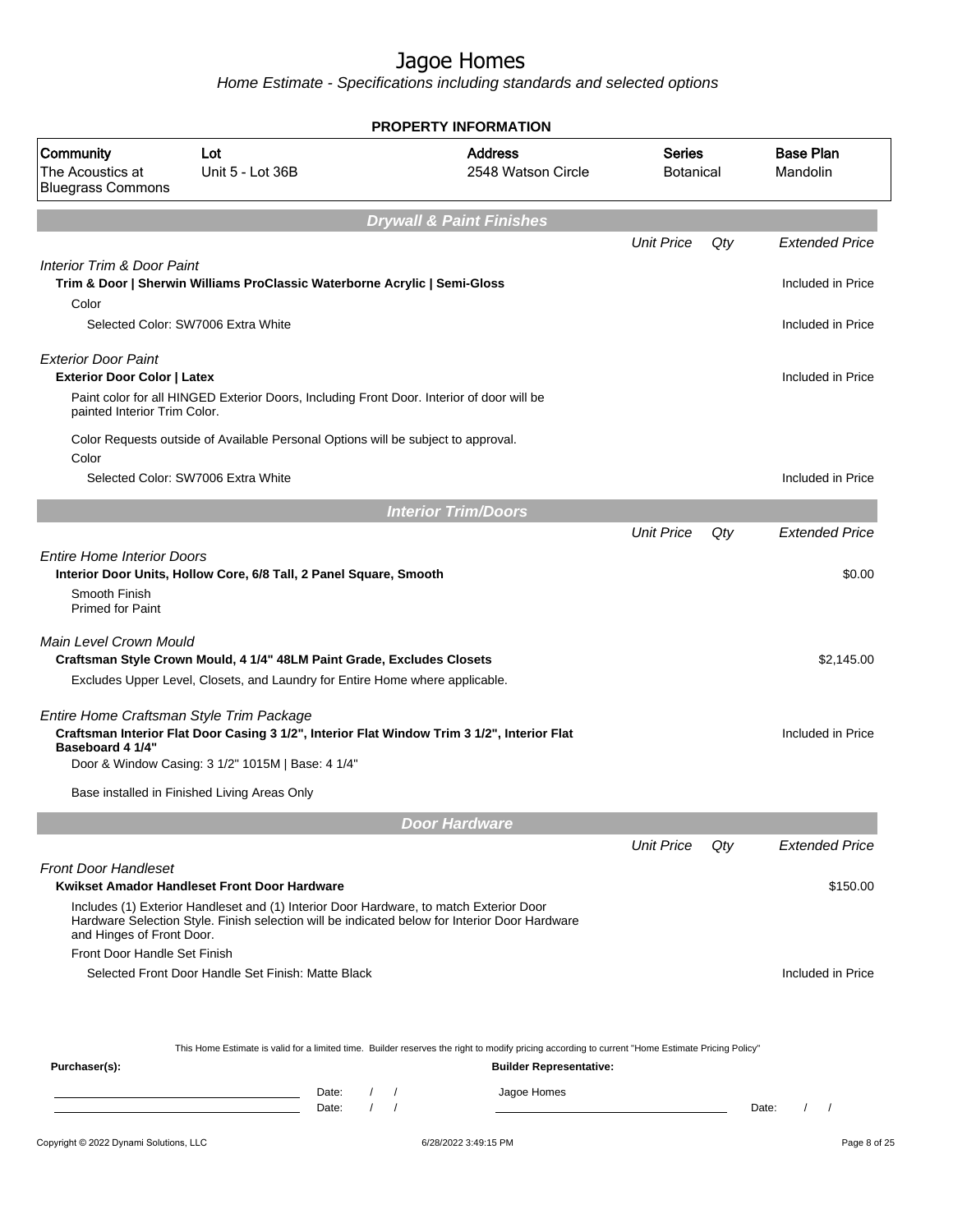Home Estimate - Specifications including standards and selected options

| <b>PROPERTY INFORMATION</b>                                                                           |                                                                                                                                               |                                      |                                   |     |                              |  |  |  |
|-------------------------------------------------------------------------------------------------------|-----------------------------------------------------------------------------------------------------------------------------------------------|--------------------------------------|-----------------------------------|-----|------------------------------|--|--|--|
| Community<br>The Acoustics at<br><b>Bluegrass Commons</b>                                             | Lot<br>Unit 5 - Lot 36B                                                                                                                       | <b>Address</b><br>2548 Watson Circle | <b>Series</b><br><b>Botanical</b> |     | <b>Base Plan</b><br>Mandolin |  |  |  |
|                                                                                                       |                                                                                                                                               | <b>Door Hardware</b>                 |                                   |     |                              |  |  |  |
|                                                                                                       |                                                                                                                                               |                                      | <b>Unit Price</b>                 | Qty | <b>Extended Price</b>        |  |  |  |
| <b>Front Door Handleset</b><br>Hinge & Interior Hardware Finish                                       |                                                                                                                                               |                                      |                                   |     |                              |  |  |  |
|                                                                                                       | Selected Hinge & Interior Hardware Finish: Match Exterior Handleset - Matte Black                                                             |                                      |                                   |     | Included in Price            |  |  |  |
| <b>Home Exterior Door Hardware</b>                                                                    | Kwikset Ladera Lever Handle Exterior Door Hardware                                                                                            |                                      |                                   |     | \$60.00                      |  |  |  |
| Finish                                                                                                | Includes Front Door (if Front Door Handleset is not selected) Garage to Home Door and any<br>Hinged Patio or Service Door selected in the HE. |                                      |                                   |     |                              |  |  |  |
| Selected Finish: Matte Black                                                                          |                                                                                                                                               |                                      |                                   |     | Included in Price            |  |  |  |
| <b>Entire Home Interior Door Locks</b>                                                                | Kwikset Ladera Lever Handle Interior Door Knob Package                                                                                        |                                      |                                   |     | \$190.00                     |  |  |  |
| Includes all Interior Doors                                                                           |                                                                                                                                               |                                      |                                   |     |                              |  |  |  |
| Finish<br>Selected Finish: Matte Black                                                                |                                                                                                                                               |                                      |                                   |     | Included in Price            |  |  |  |
|                                                                                                       |                                                                                                                                               |                                      |                                   |     |                              |  |  |  |
| Door Stops<br>Hardware-Spring & Hinge Door Stops                                                      |                                                                                                                                               |                                      |                                   |     | Included in Price            |  |  |  |
|                                                                                                       |                                                                                                                                               | <b>Cabinets</b>                      |                                   |     |                              |  |  |  |
|                                                                                                       |                                                                                                                                               |                                      | <b>Unit Price</b>                 | Qty | <b>Extended Price</b>        |  |  |  |
| Kitchen Cabinet Design Options                                                                        | 42" Straight Lay Wall Cabinets w/ Crown Molding                                                                                               |                                      |                                   |     | \$300.00                     |  |  |  |
| <b>Kitchen Cabinets</b><br><b>Brellin Full Overlay Purestyle Laminate</b><br>Full Overlay Shaker Door |                                                                                                                                               |                                      |                                   |     | Included in Price            |  |  |  |
| Finish<br>Selected Finish: White                                                                      |                                                                                                                                               |                                      |                                   |     | Included in Price            |  |  |  |
| <b>Owners Bath Cabinets</b><br><b>Brellin Full Overlay Purestyle Laminate</b><br>Finish               |                                                                                                                                               |                                      |                                   |     | Included in Price            |  |  |  |
| Selected Finish: White                                                                                |                                                                                                                                               |                                      |                                   |     | Included in Price            |  |  |  |
| Vanity Height                                                                                         | Selected Vanity Height: Raised - 35"                                                                                                          |                                      |                                   |     | \$70.00                      |  |  |  |

This Home Estimate is valid for a limited time. Builder reserves the right to modify pricing according to current "Home Estimate Pricing Policy" **Purchaser(s): Builder Representative:** Date: / / Jagoe Homes<br>Date: / / Jagoe Homes Date: / / **Date: / / 2006** Date: / / / Date: / / /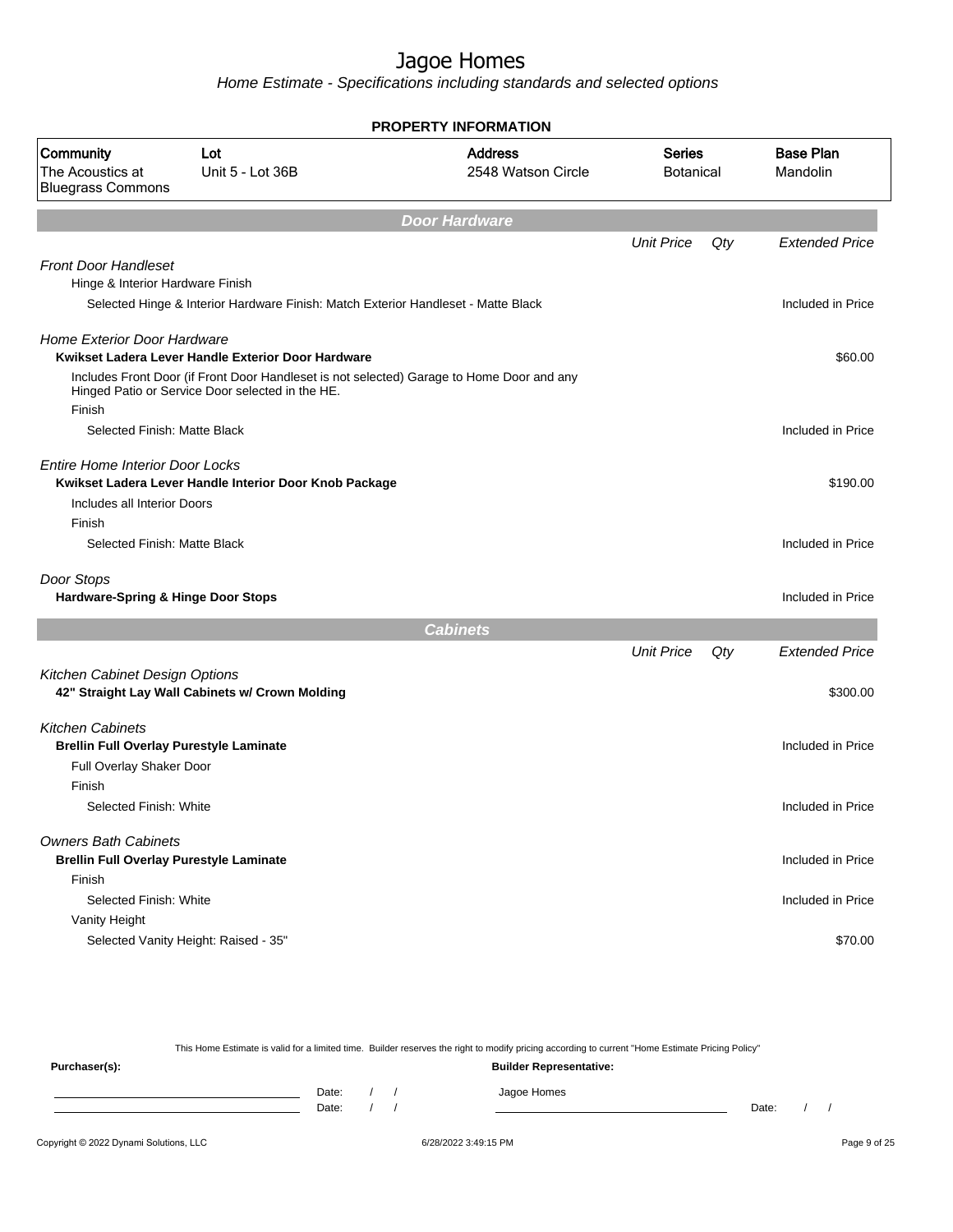Home Estimate - Specifications including standards and selected options

| <b>PROPERTY INFORMATION</b>                                              |                                         |                                      |                                   |     |                              |  |  |
|--------------------------------------------------------------------------|-----------------------------------------|--------------------------------------|-----------------------------------|-----|------------------------------|--|--|
| Community<br>The Acoustics at<br><b>Bluegrass Commons</b>                | Lot<br>Unit 5 - Lot 36B                 | <b>Address</b><br>2548 Watson Circle | <b>Series</b><br><b>Botanical</b> |     | <b>Base Plan</b><br>Mandolin |  |  |
|                                                                          |                                         | <b>Cabinets</b>                      |                                   |     |                              |  |  |
|                                                                          |                                         |                                      | <b>Unit Price</b>                 | Qty | <b>Extended Price</b>        |  |  |
| <b>Bath 2 Cabinets</b><br><b>Brellin Full Overlay Purestyle Laminate</b> |                                         |                                      |                                   |     | Included in Price            |  |  |
| Finish<br>Selected Finish: White                                         |                                         |                                      |                                   |     | Included in Price            |  |  |
| Vanity Height                                                            |                                         |                                      |                                   |     |                              |  |  |
|                                                                          | Selected Vanity Height: Raised - 35"    |                                      |                                   |     | \$70.00                      |  |  |
|                                                                          |                                         | <b>Cabinet Hardware</b>              |                                   |     |                              |  |  |
|                                                                          |                                         |                                      | <b>Unit Price</b>                 | Qty | <b>Extended Price</b>        |  |  |
| Kitchen Cabinet Hardware<br><b>Rosalynn Collection</b>                   |                                         |                                      |                                   |     | \$0.00                       |  |  |
| <b>Cabinet Door Hardware</b>                                             |                                         |                                      |                                   |     |                              |  |  |
| <b>Cabinet Drawer Hardware</b>                                           | Selected Cabinet Door Hardware: 128mm   |                                      |                                   |     | Included in Price            |  |  |
|                                                                          | Selected Cabinet Drawer Hardware: 128mm |                                      |                                   |     | Included in Price            |  |  |
| Finish                                                                   |                                         |                                      |                                   |     |                              |  |  |
| Selected Finish: Matte Black                                             |                                         |                                      |                                   |     | Included in Price            |  |  |
| Owner's Bath Cabinet Hardware<br><b>Rosalynn Collection</b>              |                                         |                                      |                                   |     | \$0.00                       |  |  |
| <b>Cabinet Door Hardware</b>                                             |                                         |                                      |                                   |     |                              |  |  |
|                                                                          | Selected Cabinet Door Hardware: 128mm   |                                      |                                   |     | Included in Price            |  |  |
| <b>Cabinet Drawer Hardware</b>                                           |                                         |                                      |                                   |     |                              |  |  |
|                                                                          | Selected Cabinet Drawer Hardware: 96mm  |                                      |                                   |     | Included in Price            |  |  |
| Finish                                                                   |                                         |                                      |                                   |     |                              |  |  |
| Selected Finish: Matte Black                                             |                                         |                                      |                                   |     | Included in Price            |  |  |
| <b>Bath 2 Cabinet Hardware</b><br><b>Rosalynn Collection</b>             |                                         |                                      |                                   |     | \$0.00                       |  |  |
| <b>Cabinet Door Hardware</b>                                             |                                         |                                      |                                   |     |                              |  |  |
|                                                                          | Selected Cabinet Door Hardware: 128mm   |                                      |                                   |     | Included in Price            |  |  |
| <b>Cabinet Drawer Hardware</b>                                           |                                         |                                      |                                   |     |                              |  |  |
|                                                                          | Selected Cabinet Drawer Hardware: 96mm  |                                      |                                   |     | Included in Price            |  |  |
| Finish                                                                   |                                         |                                      |                                   |     |                              |  |  |
| Selected Finish: Matte Black                                             |                                         |                                      |                                   |     | Included in Price            |  |  |
|                                                                          |                                         |                                      |                                   |     |                              |  |  |

This Home Estimate is valid for a limited time. Builder reserves the right to modify pricing according to current "Home Estimate Pricing Policy"

**Purchaser(s): Builder Representative:** Date: / / Jagoe Homes<br>Date: / / Jagoe Homes Date: / / **Date: / / 2006** Date: / / / Date: / / /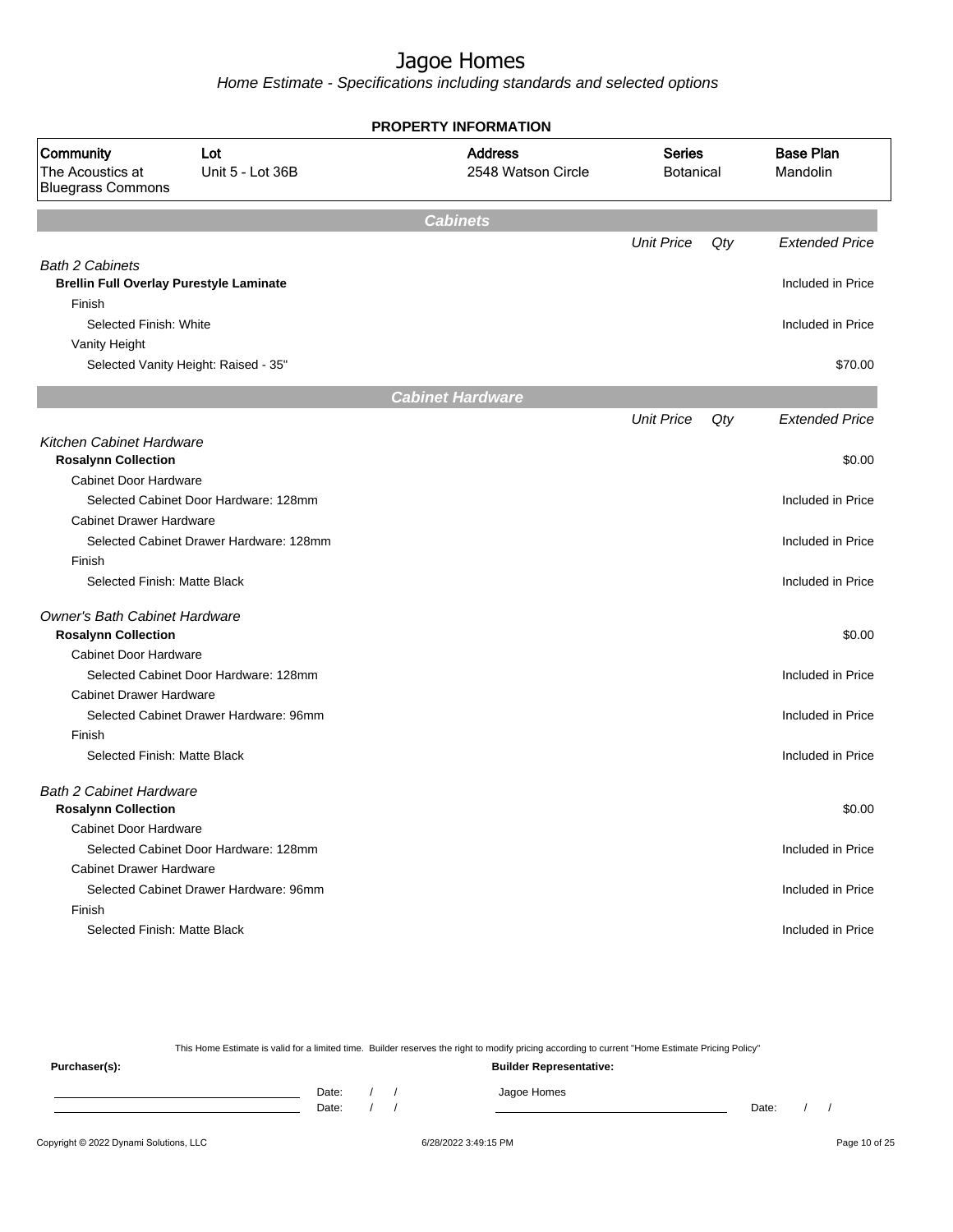Home Estimate - Specifications including standards and selected options

| <b>PROPERTY INFORMATION</b>                               |                                                                                                                                                                                                                                                                                                                                                                                                                                                                                                                                                                               |                                      |                            |                              |  |  |  |  |
|-----------------------------------------------------------|-------------------------------------------------------------------------------------------------------------------------------------------------------------------------------------------------------------------------------------------------------------------------------------------------------------------------------------------------------------------------------------------------------------------------------------------------------------------------------------------------------------------------------------------------------------------------------|--------------------------------------|----------------------------|------------------------------|--|--|--|--|
| Community<br>The Acoustics at<br><b>Bluegrass Commons</b> | Lot<br>Unit 5 - Lot 36B                                                                                                                                                                                                                                                                                                                                                                                                                                                                                                                                                       | <b>Address</b><br>2548 Watson Circle | Series<br><b>Botanical</b> | <b>Base Plan</b><br>Mandolin |  |  |  |  |
|                                                           |                                                                                                                                                                                                                                                                                                                                                                                                                                                                                                                                                                               | <b>Countertops</b>                   |                            |                              |  |  |  |  |
|                                                           |                                                                                                                                                                                                                                                                                                                                                                                                                                                                                                                                                                               |                                      | <b>Unit Price</b><br>Qty   | <b>Extended Price</b>        |  |  |  |  |
| <b>Kitchen Countertops</b>                                |                                                                                                                                                                                                                                                                                                                                                                                                                                                                                                                                                                               |                                      |                            |                              |  |  |  |  |
| Granite   3cm Class I                                     |                                                                                                                                                                                                                                                                                                                                                                                                                                                                                                                                                                               |                                      |                            | \$2,410.00                   |  |  |  |  |
|                                                           | Includes Stainless Steel Undermount Double Bowl Sink and 4 in Granite splash. Included<br>splash will be removed if decorative backsplash is selected.                                                                                                                                                                                                                                                                                                                                                                                                                        |                                      |                            |                              |  |  |  |  |
|                                                           | Granite is not seamless and seams will be visible and can be felt.<br>Colors could vary from samples due to the nature of natural stone.                                                                                                                                                                                                                                                                                                                                                                                                                                      |                                      |                            |                              |  |  |  |  |
| Color                                                     |                                                                                                                                                                                                                                                                                                                                                                                                                                                                                                                                                                               |                                      |                            |                              |  |  |  |  |
| Selected Color: Caledonia                                 |                                                                                                                                                                                                                                                                                                                                                                                                                                                                                                                                                                               |                                      |                            | Included in Price            |  |  |  |  |
| Edge Profile                                              |                                                                                                                                                                                                                                                                                                                                                                                                                                                                                                                                                                               |                                      |                            |                              |  |  |  |  |
|                                                           | Selected Edge Profile: Pencil Edge Top & Bottom                                                                                                                                                                                                                                                                                                                                                                                                                                                                                                                               |                                      |                            | Included in Price            |  |  |  |  |
| Kitchen Backsplash - Tile                                 |                                                                                                                                                                                                                                                                                                                                                                                                                                                                                                                                                                               |                                      |                            |                              |  |  |  |  |
| <b>Mythology</b>                                          |                                                                                                                                                                                                                                                                                                                                                                                                                                                                                                                                                                               |                                      |                            | \$930.00                     |  |  |  |  |
| the Mediterranean islands.                                | Experience Mediterranean essence with the Mythology™ collection – featuring<br>styles and characteristics sure to stir your soul. As dramatic as it is chic in the detailing; rich<br>natural earth tones and textures with handmade look punches<br>are the foundation of Mythology™. With curvaceous 6-inch arabesque shapes & Picket<br>Mosaic options, embody the warmth and serenity of                                                                                                                                                                                  |                                      |                            |                              |  |  |  |  |
| Ceramic                                                   |                                                                                                                                                                                                                                                                                                                                                                                                                                                                                                                                                                               |                                      |                            |                              |  |  |  |  |
|                                                           | Selected Ceramic: Mythology Picket Santorini MY90                                                                                                                                                                                                                                                                                                                                                                                                                                                                                                                             |                                      |                            | Included in Price            |  |  |  |  |
| <b>Grout Color</b>                                        |                                                                                                                                                                                                                                                                                                                                                                                                                                                                                                                                                                               |                                      |                            |                              |  |  |  |  |
|                                                           | Selected Grout Color: 02 Pewter                                                                                                                                                                                                                                                                                                                                                                                                                                                                                                                                               |                                      |                            | Included in Price            |  |  |  |  |
| Trim                                                      |                                                                                                                                                                                                                                                                                                                                                                                                                                                                                                                                                                               |                                      |                            |                              |  |  |  |  |
|                                                           | Selected Trim: Polished Chrome                                                                                                                                                                                                                                                                                                                                                                                                                                                                                                                                                |                                      |                            | Included in Price            |  |  |  |  |
| Owner's Bath Vanity Top                                   | <b>Cultured Marble   Double Rectangle Bowl</b>                                                                                                                                                                                                                                                                                                                                                                                                                                                                                                                                |                                      |                            | \$390.00                     |  |  |  |  |
| abrasive products.<br>mildew and chips.                   | Cultured Marble is Beautiful – Veining and patterns can be incorporated during the casting<br>process, creating character, depth and interest that mimics its natural counterpart.<br>Low Maintenance – Cultured marble never needs to be sealed and is easy to clean with non-<br>Durable – Cultured marble is non-porous, making it extremely tough and resistant to stains,<br>Economical – In general, cultured marble is less expensive to fabricate and install than slab<br>marble, but will increase the overall value of a home just as natural stone products will. |                                      |                            |                              |  |  |  |  |
| Color                                                     |                                                                                                                                                                                                                                                                                                                                                                                                                                                                                                                                                                               |                                      |                            |                              |  |  |  |  |
| Selected Color: Carerra Frost                             |                                                                                                                                                                                                                                                                                                                                                                                                                                                                                                                                                                               |                                      |                            | Included in Price            |  |  |  |  |
| Finish                                                    |                                                                                                                                                                                                                                                                                                                                                                                                                                                                                                                                                                               |                                      |                            |                              |  |  |  |  |
| Selected Finish: Matte                                    |                                                                                                                                                                                                                                                                                                                                                                                                                                                                                                                                                                               |                                      |                            | Included in Price            |  |  |  |  |

This Home Estimate is valid for a limited time. Builder reserves the right to modify pricing according to current "Home Estimate Pricing Policy"

**Purchaser(s): Builder Representative:** Date: / / Jagoe Homes<br>Date: / / Jagoe Homes Date: / / **Date: / / 2006** Date: / / **Date: / / / 2006** Date: / / / 2006 Date: / / / 2006 Date: / / / 2006 Date: / / / 2007 Date: / / / 2007 Date: / / / 2008 Date: / / / 2008 Date: / / / 2008 Date: / / / 2008 Date: / / / 2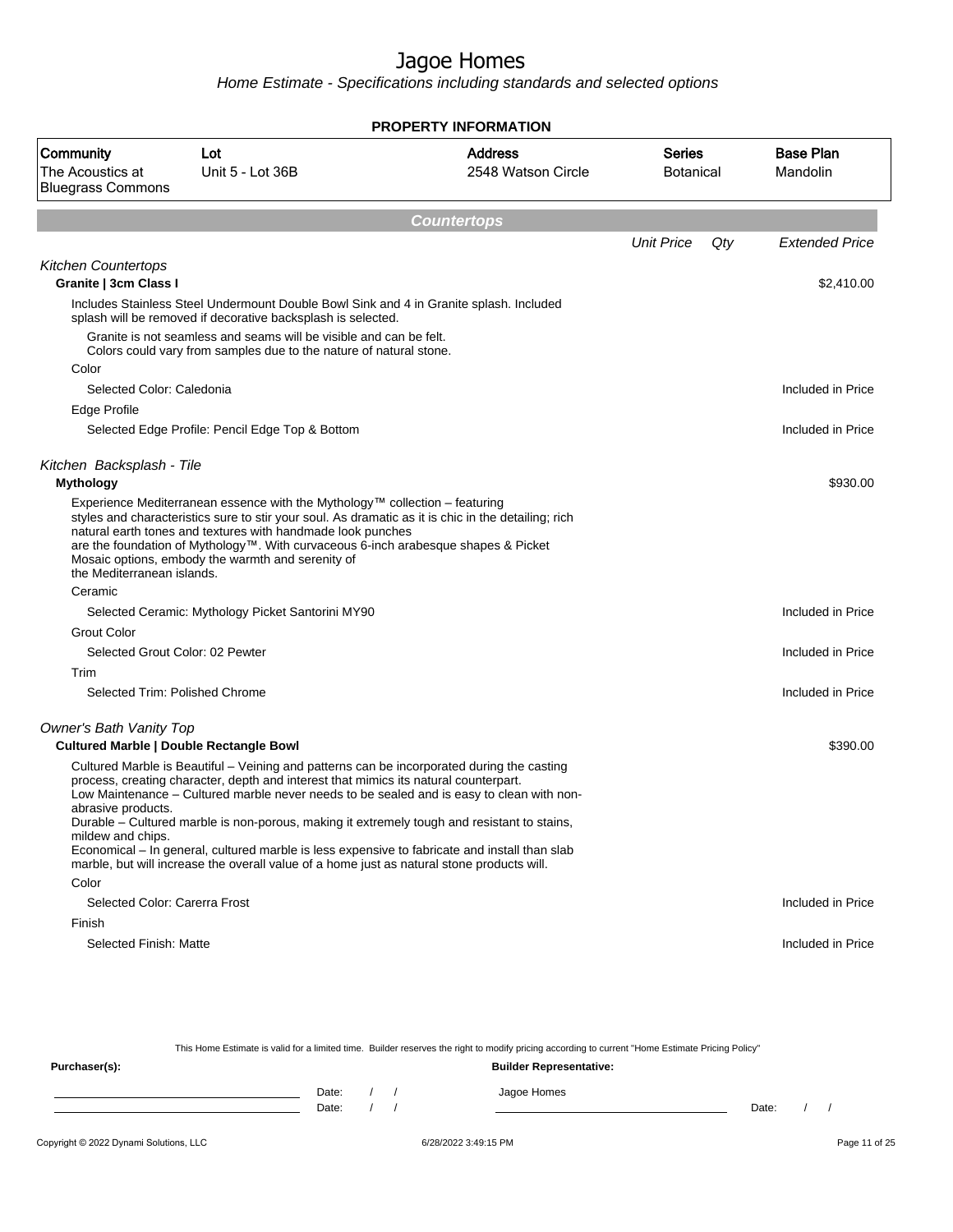|                                                                           |                                                                                               | <b>PROPERTY INFORMATION</b>          |                                   |     |                              |
|---------------------------------------------------------------------------|-----------------------------------------------------------------------------------------------|--------------------------------------|-----------------------------------|-----|------------------------------|
| Community<br>The Acoustics at<br><b>Bluegrass Commons</b>                 | Lot<br>Unit 5 - Lot 36B                                                                       | <b>Address</b><br>2548 Watson Circle | <b>Series</b><br><b>Botanical</b> |     | <b>Base Plan</b><br>Mandolin |
|                                                                           |                                                                                               | <b>Countertops</b>                   |                                   |     |                              |
|                                                                           |                                                                                               |                                      | <b>Unit Price</b>                 | Qty | <b>Extended Price</b>        |
| Bath 2 Vanity Top<br><b>Cultured Marble   Rectangle Bowl</b>              |                                                                                               |                                      |                                   |     | \$145.00                     |
| Color<br>Selected Color: Carerra Frost                                    |                                                                                               |                                      |                                   |     | Included in Price            |
| Finish<br>Selected Finish: Matte                                          |                                                                                               |                                      |                                   |     | Included in Price            |
|                                                                           |                                                                                               | <b>Mirrors</b>                       |                                   |     |                              |
|                                                                           |                                                                                               |                                      | <b>Unit Price</b>                 | Qty | <b>Extended Price</b>        |
| <b>Owner's Bath Mirrors</b>                                               | Beveled Edged Mirrors, (Qty 2), 24" X 36"                                                     |                                      |                                   |     | \$80.00                      |
| Bath 2 Mirror<br>Beveled Edge Mirror(s)   Per Base Plan                   |                                                                                               |                                      |                                   |     | Included in Price            |
|                                                                           |                                                                                               | <b>Appliances</b>                    |                                   |     |                              |
|                                                                           |                                                                                               |                                      | <b>Unit Price</b>                 | Qty | <b>Extended Price</b>        |
| Kitchen Range                                                             | Range - Gas - Free Standing Continuous Grates                                                 |                                      |                                   |     | \$240.00                     |
| Finish                                                                    | Selected Finish: Stainless Steel - JGBS66REKSS                                                |                                      |                                   |     | \$150.00                     |
|                                                                           |                                                                                               |                                      |                                   |     |                              |
| Kitchen Microwave or Microwave Hood<br><b>Microwave - Stainless Steel</b> |                                                                                               |                                      |                                   |     | \$80.00                      |
|                                                                           | GE® 1.6 CU. FT. OVER-THE-RANGE MICROWAVE OVEN                                                 |                                      |                                   |     |                              |
|                                                                           | Technical Specification: APPROXIMATE DIMENSIONS (HxWxD)<br>16 1/8 H x 29 7/8 W x 15 9/16 D in |                                      |                                   |     |                              |
| Finish                                                                    |                                                                                               |                                      |                                   |     |                              |
|                                                                           | Selected Finish: Stainless Steel - JVM3160RFSS                                                |                                      |                                   |     | Included in Price            |
| <b>Kitchen Dishwasher</b>                                                 |                                                                                               |                                      |                                   |     |                              |
| <b>Dishwasher - Top Control</b>                                           |                                                                                               |                                      |                                   |     | \$170.00                     |
| DRY BOOST                                                                 | GE® TOP CONTROL WITH PLASTIC INTERIOR DISHWASHER WITH SANITIZE CYCLE &                        |                                      |                                   |     |                              |
|                                                                           | Technical Specification: APPROXIMATE DIMENSIONS (HxWxD)<br>33 3/8 H x 23 3/4 W x 24 D in      |                                      |                                   |     |                              |
| Finish                                                                    | Selected Finish: Stainless Steel - GDT630PYRFS                                                |                                      |                                   |     |                              |
|                                                                           |                                                                                               |                                      |                                   |     | Included in Price            |

| This Home Estimate is valid for a limited time. Builder reserves the right to modify pricing according to current "Home Estimate Pricing Policy" |  |                                |  |  |             |       |  |  |
|--------------------------------------------------------------------------------------------------------------------------------------------------|--|--------------------------------|--|--|-------------|-------|--|--|
| Purchaser(s):                                                                                                                                    |  | <b>Builder Representative:</b> |  |  |             |       |  |  |
|                                                                                                                                                  |  | Date:                          |  |  | Jagoe Homes |       |  |  |
|                                                                                                                                                  |  | Date:                          |  |  |             | Date: |  |  |
|                                                                                                                                                  |  |                                |  |  |             |       |  |  |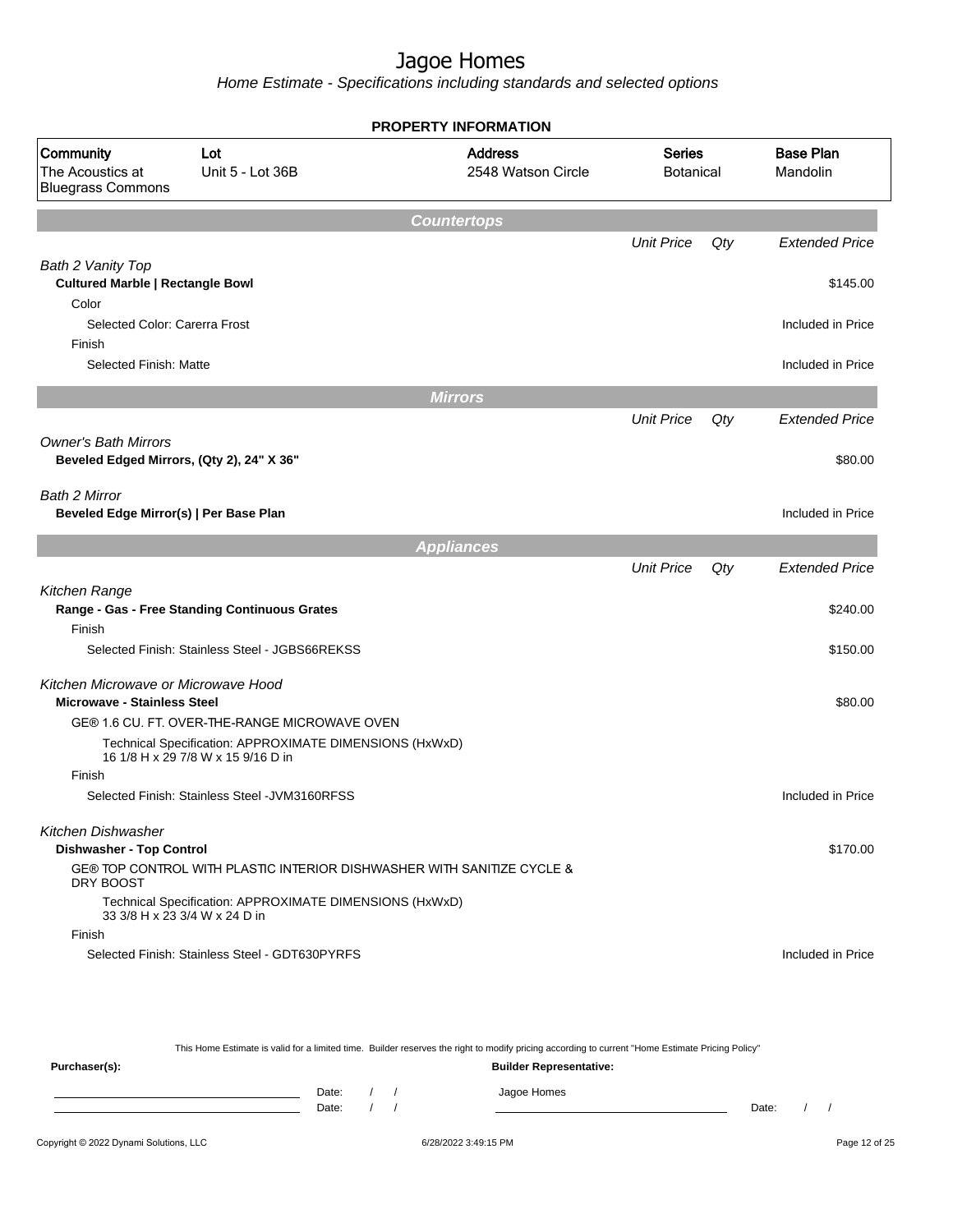Home Estimate - Specifications including standards and selected options

| <b>PROPERTY INFORMATION</b>                                              |                                                                                                                   |                                                                                    |                                   |                |                              |  |  |  |
|--------------------------------------------------------------------------|-------------------------------------------------------------------------------------------------------------------|------------------------------------------------------------------------------------|-----------------------------------|----------------|------------------------------|--|--|--|
| Community<br>The Acoustics at<br><b>Bluegrass Commons</b>                | Lot<br>Unit 5 - Lot 36B                                                                                           | <b>Address</b><br>2548 Watson Circle                                               | <b>Series</b><br><b>Botanical</b> |                | <b>Base Plan</b><br>Mandolin |  |  |  |
|                                                                          |                                                                                                                   | <b>Appliances</b>                                                                  |                                   |                |                              |  |  |  |
|                                                                          |                                                                                                                   |                                                                                    | <b>Unit Price</b>                 | Qty            | <b>Extended Price</b>        |  |  |  |
| Refrigerator<br>Finish                                                   | Refrigerator - Side by Side w/ Ice & Water on Door                                                                |                                                                                    |                                   |                | Included in Price            |  |  |  |
|                                                                          | Selected Finish: Stainless Steel - GSS25GYPFS                                                                     |                                                                                    |                                   |                | \$165.00                     |  |  |  |
|                                                                          |                                                                                                                   | <b>Plumbing</b>                                                                    |                                   |                |                              |  |  |  |
|                                                                          |                                                                                                                   |                                                                                    | <b>Unit Price</b>                 | Qty            | <b>Extended Price</b>        |  |  |  |
| Owner's Bath Fixture Color Package<br><b>Bath Fixture Color</b><br>Color |                                                                                                                   |                                                                                    |                                   |                | Included in Price            |  |  |  |
| Selected Color: White                                                    |                                                                                                                   |                                                                                    |                                   |                | Included in Price            |  |  |  |
| <b>Owner's Bath Vanity</b><br>60" Double Bowl                            |                                                                                                                   |                                                                                    |                                   |                | \$1,560.00                   |  |  |  |
| <b>Owner's Bath Lavatory Faucet</b><br><b>Delta Ashlyn Collection</b>    |                                                                                                                   |                                                                                    |                                   | $\overline{2}$ | Included in Price            |  |  |  |
| Finish<br>Selected Finish: Matte Black                                   |                                                                                                                   |                                                                                    |                                   |                | \$280.00                     |  |  |  |
| Spread                                                                   | Selected Spread: 2564   4" Spread                                                                                 |                                                                                    |                                   |                | Included in Price            |  |  |  |
|                                                                          | Owner's Bath Towel Bar or Robe Hooks & Paper Holder<br>Ashlyn Robe Hooks (Qty 2) & Paper Holder                   |                                                                                    |                                   |                | \$100.00                     |  |  |  |
| Finish<br>Selected Finish: Matte Black                                   |                                                                                                                   |                                                                                    |                                   |                | \$60.00                      |  |  |  |
|                                                                          | <b>Owners Bath Tub/Shower or Shower Stall</b><br>60" Fiberglass Shower Stall   Sliding Shower Door                | Semi Frameless Chrome Shower Door with Clear Glass Included Plan may be revised to |                                   |                | Included in Price            |  |  |  |
| accomodate shower.<br>Glass Pattern<br>Selected Glass Pattern: Clear     |                                                                                                                   |                                                                                    |                                   |                | Included in Price            |  |  |  |
|                                                                          | Semi Frameless Sliding Shower Door<br>Selected Semi Frameless Sliding Shower Door: Matte Black (Clear Glass ONLY) |                                                                                    |                                   |                | \$720.00                     |  |  |  |
| Shower Door<br>Selected Shower Door: N/A                                 |                                                                                                                   |                                                                                    |                                   |                | Included in Price            |  |  |  |

This Home Estimate is valid for a limited time. Builder reserves the right to modify pricing according to current "Home Estimate Pricing Policy" **Purchaser(s): Builder Representative:** Date: / / Jagoe Homes<br>Date: / / Jagoe Homes Date: / / **Date: / / 2006** Date: / / / Date: / / /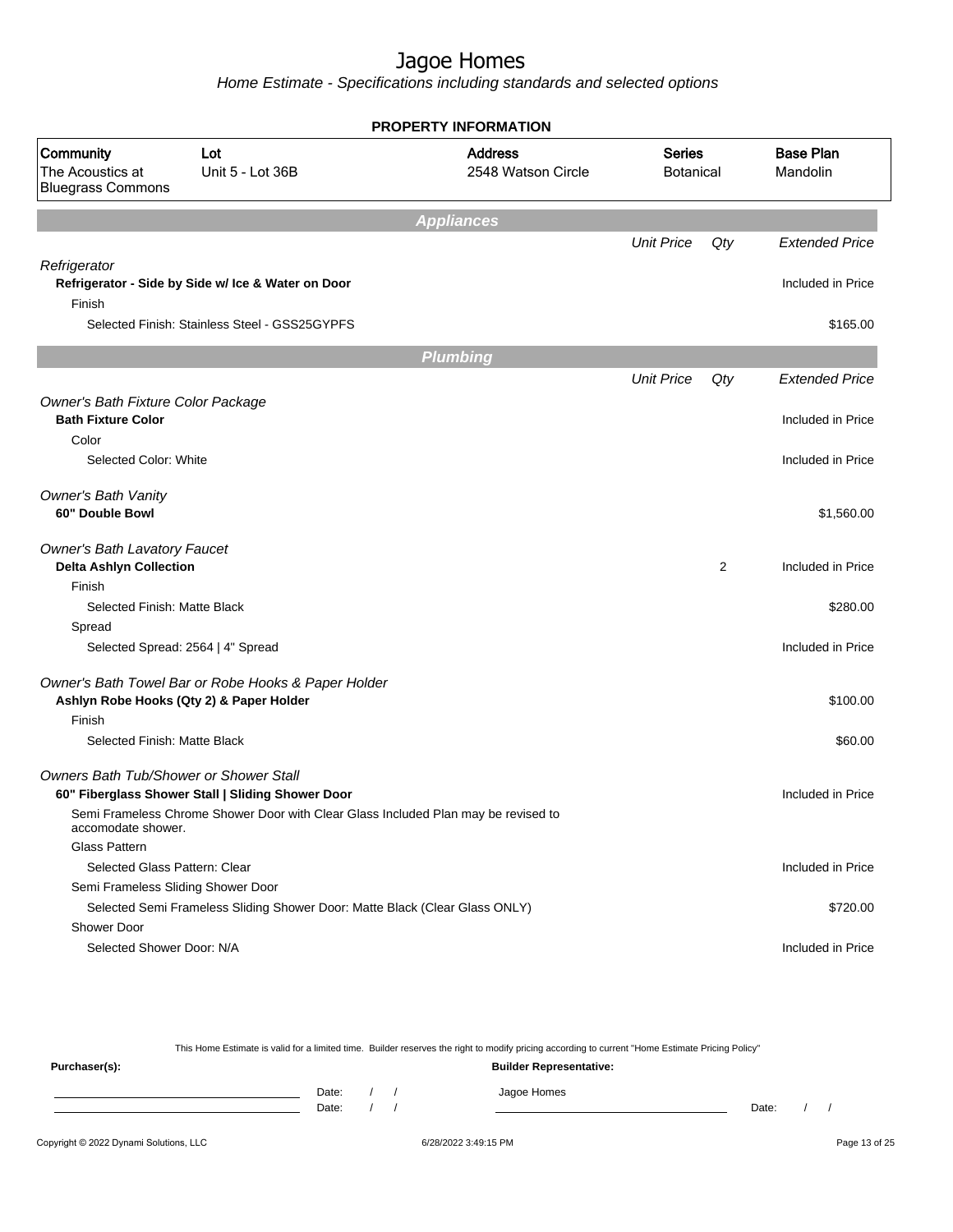Home Estimate - Specifications including standards and selected options

|                                                                                                      |                                          | <b>PROPERTY INFORMATION</b>          |                                   |                              |
|------------------------------------------------------------------------------------------------------|------------------------------------------|--------------------------------------|-----------------------------------|------------------------------|
| Community<br>The Acoustics at<br><b>Bluegrass Commons</b>                                            | Lot<br>Unit 5 - Lot 36B                  | <b>Address</b><br>2548 Watson Circle | <b>Series</b><br><b>Botanical</b> | <b>Base Plan</b><br>Mandolin |
|                                                                                                      |                                          | <b>Plumbing</b>                      |                                   |                              |
|                                                                                                      |                                          |                                      | <b>Unit Price</b><br>Qty          | <b>Extended Price</b>        |
| <b>Owner's Bath Shower Stall Faucet</b><br>Delta Ashlyn Shower Stall Faucet T14264<br>Model # T14264 |                                          |                                      |                                   | Included in Price            |
| Finish<br>Selected Finish: Matte Black                                                               |                                          |                                      |                                   | \$220.00                     |
| <b>Owner's Bath Commode</b><br><b>Hymont/Elongated Commode</b>                                       |                                          |                                      |                                   | \$195.00                     |
| Hymont is approx. 17" tall                                                                           |                                          |                                      |                                   |                              |
| <b>Bath 2 Fixture Color Package</b><br><b>Bath Fixture Color</b>                                     |                                          |                                      |                                   | Included in Price            |
| Color<br>Selected Color: White                                                                       |                                          |                                      |                                   | Included in Price            |
| <b>Bath 2 Commode</b><br><b>Hymont/Elongated Commode</b><br>Hymont is approx. 17" tall               |                                          |                                      |                                   | \$195.00                     |
| <b>Bath 2 Lavatory Faucet</b><br><b>Delta Ashlyn Collection</b>                                      |                                          |                                      |                                   | Included in Price            |
| Finish<br>Selected Finish: Matte Black                                                               |                                          |                                      |                                   |                              |
| Spread                                                                                               |                                          |                                      |                                   | \$140.00                     |
|                                                                                                      | Selected Spread: 2564   4" Spread        |                                      |                                   | Included in Price            |
| Bath 2 Towel Bar & Paper Holder                                                                      | Ashlyn Robe Hooks (Qty 2) & Paper Holder |                                      |                                   | \$100.00                     |
| Finish                                                                                               |                                          |                                      |                                   |                              |
| Selected Finish: Matte Black                                                                         |                                          |                                      |                                   | \$60.00                      |
| Bath 2 Tub/Shower or Shower Stall<br>60" Fiberglass Tub/Shower                                       |                                          |                                      |                                   | Included in Price            |
| Bath 2 Tub/Shower Faucet<br>Delta Ashlyn Tub/Shower Faucet T14464                                    |                                          |                                      |                                   | Included in Price            |
| Finish<br>Selected Finish: Matte Black                                                               |                                          |                                      |                                   | \$270.00                     |

This Home Estimate is valid for a limited time. Builder reserves the right to modify pricing according to current "Home Estimate Pricing Policy"

**Purchaser(s): Builder Representative:** Date: / / Jagoe Homes<br>Date: / / Jagoe Homes Date: / / Date: / /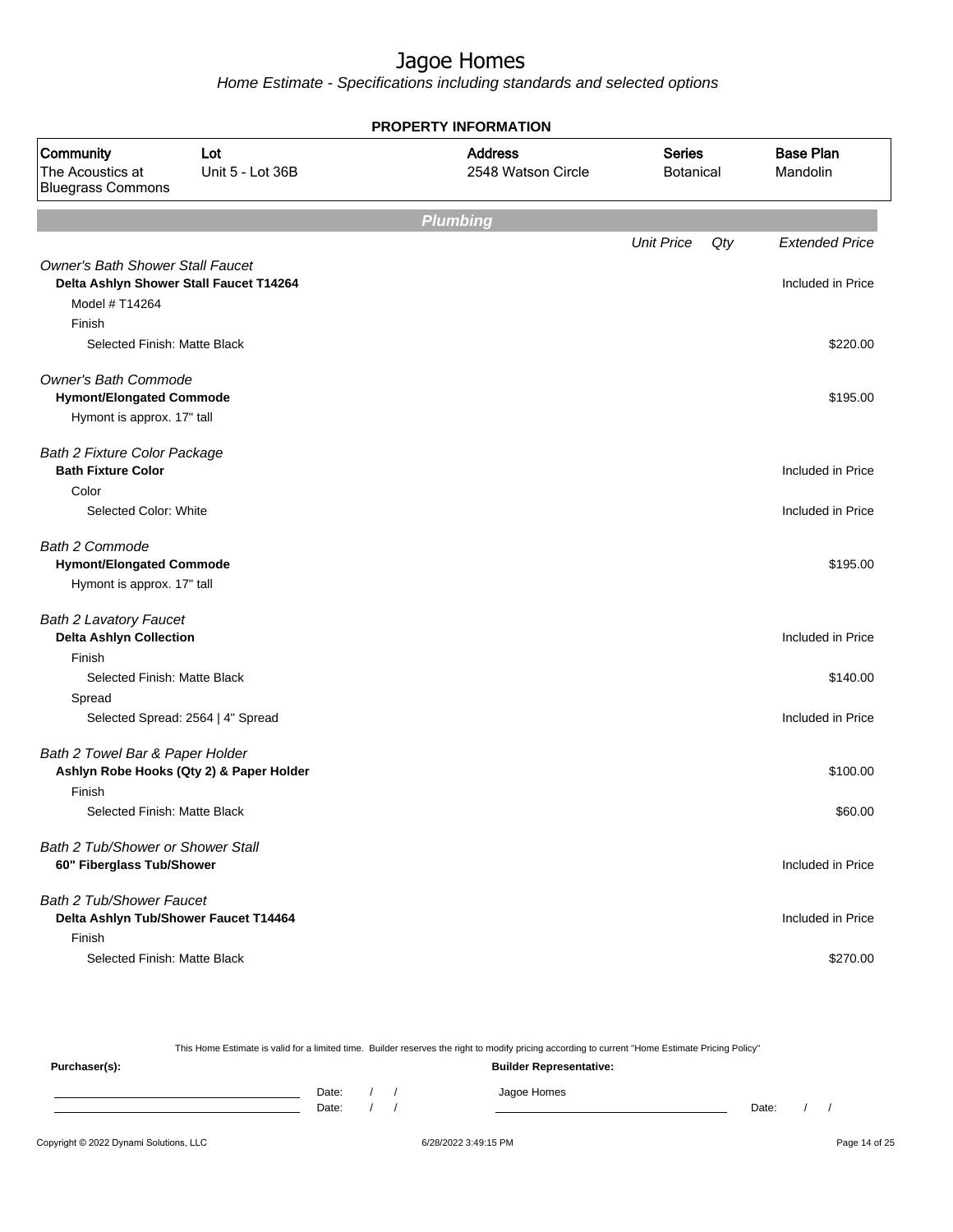Home Estimate - Specifications including standards and selected options

|                                                                                 | <b>PROPERTY INFORMATION</b>                                                |                                      |                            |                              |  |  |  |  |  |  |
|---------------------------------------------------------------------------------|----------------------------------------------------------------------------|--------------------------------------|----------------------------|------------------------------|--|--|--|--|--|--|
| Community<br>The Acoustics at<br><b>Bluegrass Commons</b>                       | Lot<br>Unit 5 - Lot 36B                                                    | <b>Address</b><br>2548 Watson Circle | <b>Series</b><br>Botanical | <b>Base Plan</b><br>Mandolin |  |  |  |  |  |  |
|                                                                                 |                                                                            | <b>Plumbing</b>                      |                            |                              |  |  |  |  |  |  |
|                                                                                 |                                                                            |                                      | <b>Unit Price</b>          | Qty<br><b>Extended Price</b> |  |  |  |  |  |  |
| <b>Kitchen Sink</b><br>Sink 9 1/2" Deep                                         | Blanco Precis Undermount Sink - Super Single Bowl w/Chrome Disposal Flange |                                      |                            | \$680.00                     |  |  |  |  |  |  |
| Color                                                                           |                                                                            |                                      |                            |                              |  |  |  |  |  |  |
|                                                                                 | Selected Color: Anthracite 440149                                          |                                      |                            | Included in Price            |  |  |  |  |  |  |
| <b>Kitchen Sink Faucet</b><br>Leland #9178   Single Handle Pull Down            |                                                                            |                                      |                            | \$275.00                     |  |  |  |  |  |  |
| Kitchen Garbage Disposal<br>Garbage Disposal 1/3 hp                             |                                                                            |                                      |                            | Included in Price            |  |  |  |  |  |  |
| Kitchen Ice Maker Water Line<br><b>Ice Maker Water Line</b>                     |                                                                            |                                      |                            | Included in Price            |  |  |  |  |  |  |
| Kitchen Gas Line for Range<br>Existing 220v outlet remains.                     | Gas Line for Range, Includes 110-Volt Outlet                               |                                      |                            | Included in Price            |  |  |  |  |  |  |
| <b>Entire Home Water Heater</b><br><b>Tankless Water Heater</b>                 |                                                                            |                                      |                            | Included in Price            |  |  |  |  |  |  |
| Entire Home Main Water Shutoff Valve<br><b>Main Water Shutoff Valve</b>         |                                                                            |                                      |                            | Included in Price            |  |  |  |  |  |  |
| <b>Entire Home Plumbing Supply Pipes</b>                                        | <b>Plumbing Pipes: Water Continuous PEX Piping</b>                         |                                      |                            | Included in Price            |  |  |  |  |  |  |
| Entire Home Plumbing Waste & Vent Lines<br><b>Plumbing Drains and Vents PVC</b> |                                                                            |                                      |                            | Included in Price            |  |  |  |  |  |  |
| Entire Home Secondary Shut-Off Valves                                           | Secondary Shut-Off Valves at each fixture                                  |                                      |                            | Included in Price            |  |  |  |  |  |  |
| <b>Exterior Plumbing Sewer Lines</b>                                            | Plumbing Pipes: Exterior Sewer Lines PVC Schedule 40                       |                                      |                            | Included in Price            |  |  |  |  |  |  |
| <b>Exterior Sillcocks</b><br><b>Outside Faucets Frost Proof (Per Plan)</b>      |                                                                            |                                      |                            | Included in Price            |  |  |  |  |  |  |

This Home Estimate is valid for a limited time. Builder reserves the right to modify pricing according to current "Home Estimate Pricing Policy"

**Purchaser(s): Builder Representative:** Date: / / Jagoe Homes<br>Date: / / Jagoe Homes Date: / / Date: / /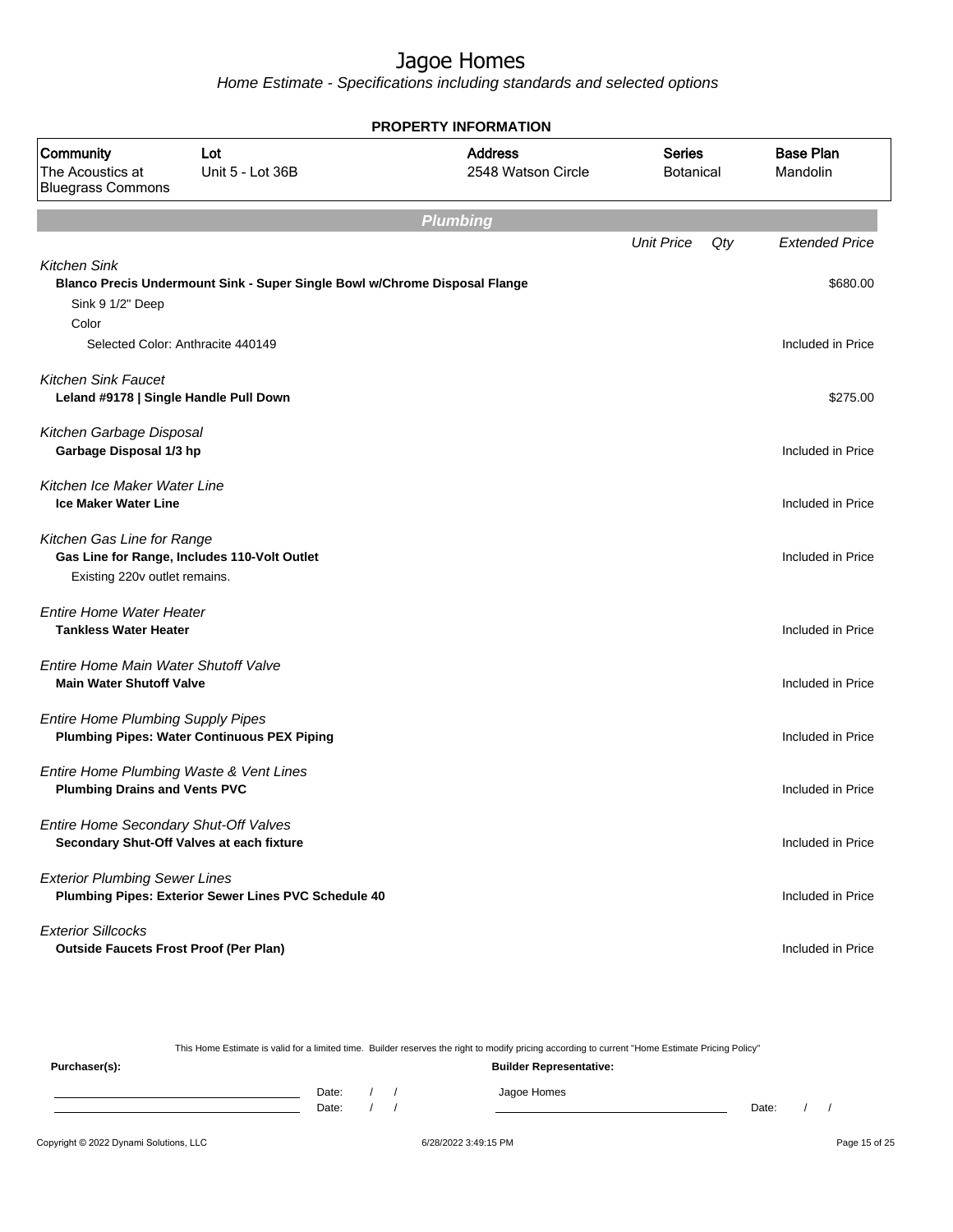|                                                                                                                       |                         |                                                        | <b>PROPERTY INFORMATION</b>                                                                                                                      |                                   |                                 |
|-----------------------------------------------------------------------------------------------------------------------|-------------------------|--------------------------------------------------------|--------------------------------------------------------------------------------------------------------------------------------------------------|-----------------------------------|---------------------------------|
| Community<br>The Acoustics at<br><b>Bluegrass Commons</b>                                                             | Lot<br>Unit 5 - Lot 36B |                                                        | <b>Address</b><br>2548 Watson Circle                                                                                                             | <b>Series</b><br><b>Botanical</b> | <b>Base Plan</b><br>Mandolin    |
|                                                                                                                       |                         |                                                        | <b>Electrical, Media, Communications</b>                                                                                                         |                                   |                                 |
|                                                                                                                       |                         |                                                        |                                                                                                                                                  | <b>Unit Price</b><br>Qty          | <b>Extended Price</b>           |
| Front Porch LED Downlighting<br>Kichler LED Downlighting, (Per Plan)                                                  |                         |                                                        |                                                                                                                                                  |                                   | Included in Price               |
| Kichler #43870 - Textured White.<br>3000K<br><b>HORIZON II</b>                                                        |                         |                                                        |                                                                                                                                                  |                                   |                                 |
| Height 1.25"<br>Width 6.25"                                                                                           |                         |                                                        |                                                                                                                                                  |                                   |                                 |
| Front Porch Light(s)<br>Kichler LED Downlighting, (Per Plan)                                                          |                         |                                                        |                                                                                                                                                  |                                   | Included in Price               |
| Kichler #43870 - Textured White.<br>3000K<br><b>HORIZON II</b>                                                        |                         |                                                        |                                                                                                                                                  |                                   |                                 |
| Height 1.25"<br>Width 6.25"                                                                                           |                         |                                                        |                                                                                                                                                  |                                   |                                 |
| Foyer Light(s)<br>Kichler LED Downlighting, (Per Plan)                                                                |                         |                                                        |                                                                                                                                                  |                                   | Included in Price               |
| Kichler #43870 - Textured White.<br>3000K<br><b>HORIZON II</b>                                                        |                         |                                                        |                                                                                                                                                  |                                   |                                 |
| Height 1.25"<br>Width 6.25"                                                                                           |                         |                                                        |                                                                                                                                                  |                                   |                                 |
| Family Room LED Downlighting<br>Kichler LED Downlighting, (Per Plan)                                                  |                         |                                                        |                                                                                                                                                  |                                   | Included in Price               |
| Kichler #43870 - Textured White.<br>3000K<br><b>HORIZON II</b>                                                        |                         |                                                        |                                                                                                                                                  |                                   |                                 |
| Height 1.25"<br>Width 6.25"                                                                                           |                         |                                                        |                                                                                                                                                  |                                   |                                 |
| <b>Kitchen Ceiling Lighting</b><br>Kichler LED Downlighting, (Per Plan)                                               |                         |                                                        |                                                                                                                                                  |                                   | Included in Price               |
| Kichler #43870 - Textured White.<br>3000K<br><b>HORIZON II</b>                                                        |                         |                                                        |                                                                                                                                                  |                                   |                                 |
| Height 1.25"<br>Width 6.25"                                                                                           |                         |                                                        |                                                                                                                                                  |                                   |                                 |
| Additional Kitchen Ceiling Lighting on Separate Switch<br>Pendant Hanging Task Lights - Kichler Everly #42047 (Qty 2) |                         |                                                        |                                                                                                                                                  |                                   | \$590.00                        |
| Finish                                                                                                                |                         |                                                        |                                                                                                                                                  |                                   |                                 |
| Selected Finish: Black                                                                                                |                         |                                                        |                                                                                                                                                  |                                   | Included in Price               |
|                                                                                                                       |                         |                                                        | This Home Estimate is valid for a limited time. Builder reserves the right to modify pricing according to current "Home Estimate Pricing Policy" |                                   |                                 |
| Purchaser(s):                                                                                                         |                         |                                                        | <b>Builder Representative:</b>                                                                                                                   |                                   |                                 |
|                                                                                                                       |                         | Date:<br>$\sqrt{ }$<br>Date:<br>$\prime$<br>$\sqrt{ }$ | Jagoe Homes                                                                                                                                      |                                   | Date:<br>$\sqrt{ }$<br>$\prime$ |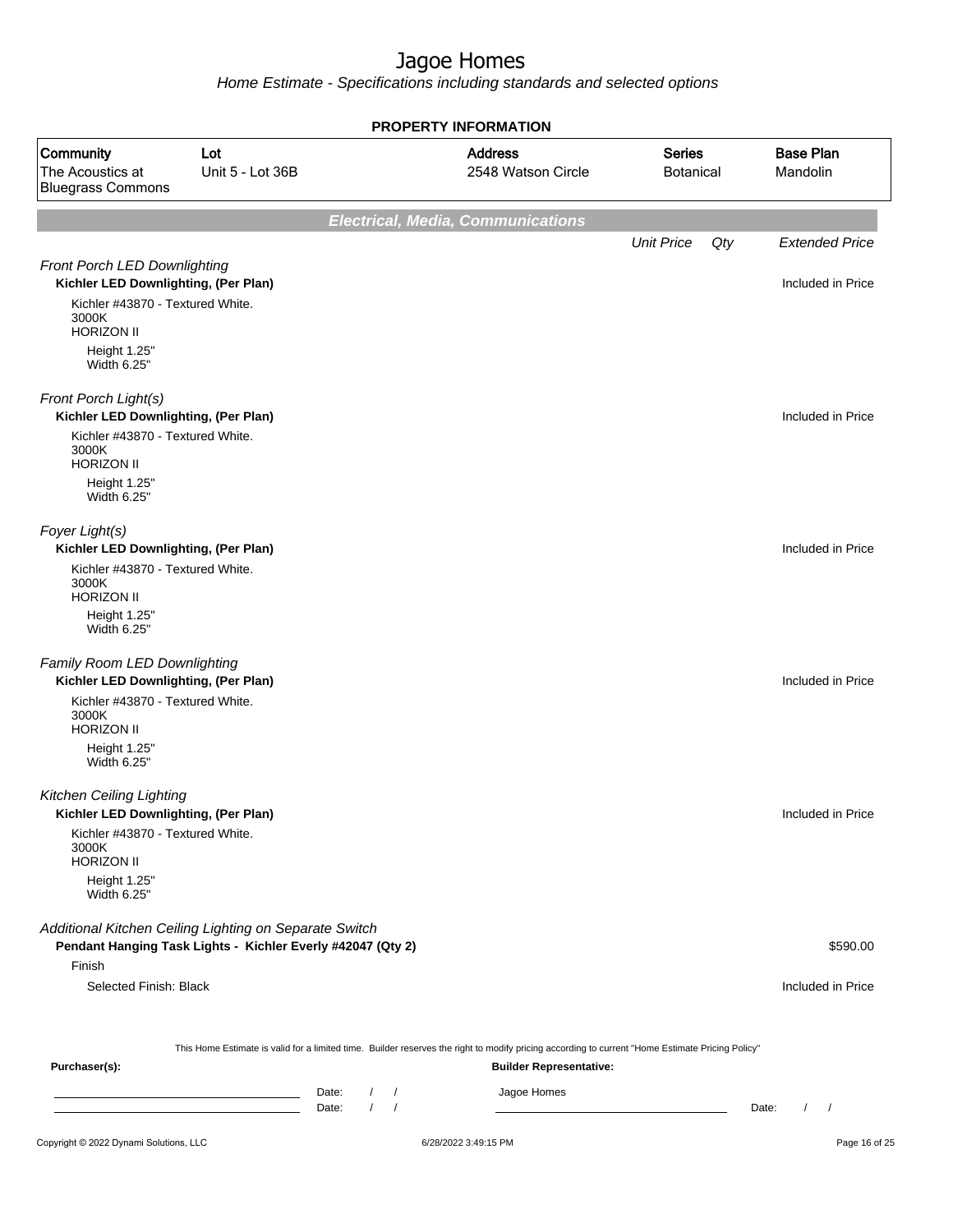Home Estimate - Specifications including standards and selected options

| <b>PROPERTY INFORMATION</b>                                              |                                                                                                                                 |                                                                                             |                                   |     |                              |  |  |  |
|--------------------------------------------------------------------------|---------------------------------------------------------------------------------------------------------------------------------|---------------------------------------------------------------------------------------------|-----------------------------------|-----|------------------------------|--|--|--|
| Community<br>The Acoustics at<br><b>Bluegrass Commons</b>                | Lot<br>Unit 5 - Lot 36B                                                                                                         | <b>Address</b><br>2548 Watson Circle                                                        | <b>Series</b><br><b>Botanical</b> |     | <b>Base Plan</b><br>Mandolin |  |  |  |
|                                                                          |                                                                                                                                 | <b>Electrical, Media, Communications</b>                                                    |                                   |     |                              |  |  |  |
|                                                                          |                                                                                                                                 |                                                                                             | <b>Unit Price</b>                 | Qty | <b>Extended Price</b>        |  |  |  |
| Kitchen Under Cabinet Light<br>Under Cabinet Lighting Package, qty 3     |                                                                                                                                 |                                                                                             |                                   |     | Included in Price            |  |  |  |
| wall cabinets in the kitchen.                                            |                                                                                                                                 | Includes one under counter lighting package to be installed in predetermined location under |                                   |     |                              |  |  |  |
| Includes 3 under counter lights                                          |                                                                                                                                 |                                                                                             |                                   |     |                              |  |  |  |
| <b>Kitchen GFI Outlet</b><br>Interior GFI Outlet(s)                      |                                                                                                                                 |                                                                                             |                                   |     | Included in Price            |  |  |  |
| Kitchen Range Receptacle<br>Range 220 Volt Receptacle                    |                                                                                                                                 |                                                                                             |                                   |     | Included in Price            |  |  |  |
| Dining Area Ceiling Light(s)<br>Kichler LED Downlighting, (Per Plan)     |                                                                                                                                 |                                                                                             |                                   |     | Included in Price            |  |  |  |
| Kichler #43870 - Textured White.<br>3000K<br><b>HORIZON II</b>           |                                                                                                                                 |                                                                                             |                                   |     |                              |  |  |  |
| Height 1.25"<br>Width 6.25"                                              |                                                                                                                                 |                                                                                             |                                   |     |                              |  |  |  |
|                                                                          | Dining Area or Dining Room Additional Ceiling Light<br>Light Outlet with Switch for Future Light, to be Capped with Plate Cover |                                                                                             |                                   |     | \$100.00                     |  |  |  |
| Flex Room Lighting                                                       | Kichler - #43675 Shailene 3 Light Semi Flush 14" Wide - Drum Shade                                                              |                                                                                             |                                   |     | \$90.00                      |  |  |  |
| 14" W x 10" H                                                            |                                                                                                                                 |                                                                                             |                                   |     |                              |  |  |  |
| Height: 10.00"                                                           | Technical Specification: Width: 14.00"<br>Shade Description: White Micro Fiber                                                  |                                                                                             |                                   |     |                              |  |  |  |
| Finish                                                                   |                                                                                                                                 |                                                                                             |                                   |     |                              |  |  |  |
| Selected Finish: Nickel                                                  |                                                                                                                                 |                                                                                             |                                   |     | Included in Price            |  |  |  |
| Main Level Hall Ceiling Light(s)<br>Kichler LED Downlighting, (Per Plan) |                                                                                                                                 |                                                                                             |                                   |     | Included in Price            |  |  |  |
| Kichler #43870 - Textured White.<br>3000K<br><b>HORIZON II</b>           |                                                                                                                                 |                                                                                             |                                   |     |                              |  |  |  |
| Height 1.25"<br>Width 6.25"                                              |                                                                                                                                 |                                                                                             |                                   |     |                              |  |  |  |
| <b>Laundry Ceiling Light</b>                                             | Satco - 7" Square Flush Mount, 13.5 Watt/LED                                                                                    |                                                                                             |                                   |     | \$25.00                      |  |  |  |

This Home Estimate is valid for a limited time. Builder reserves the right to modify pricing according to current "Home Estimate Pricing Policy"

**Purchaser(s): Builder Representative:** Date: / / Jagoe Homes<br>Date: / / Jagoe Homes Date: / / **Date: / / 2006** Date: / / / Date: / / /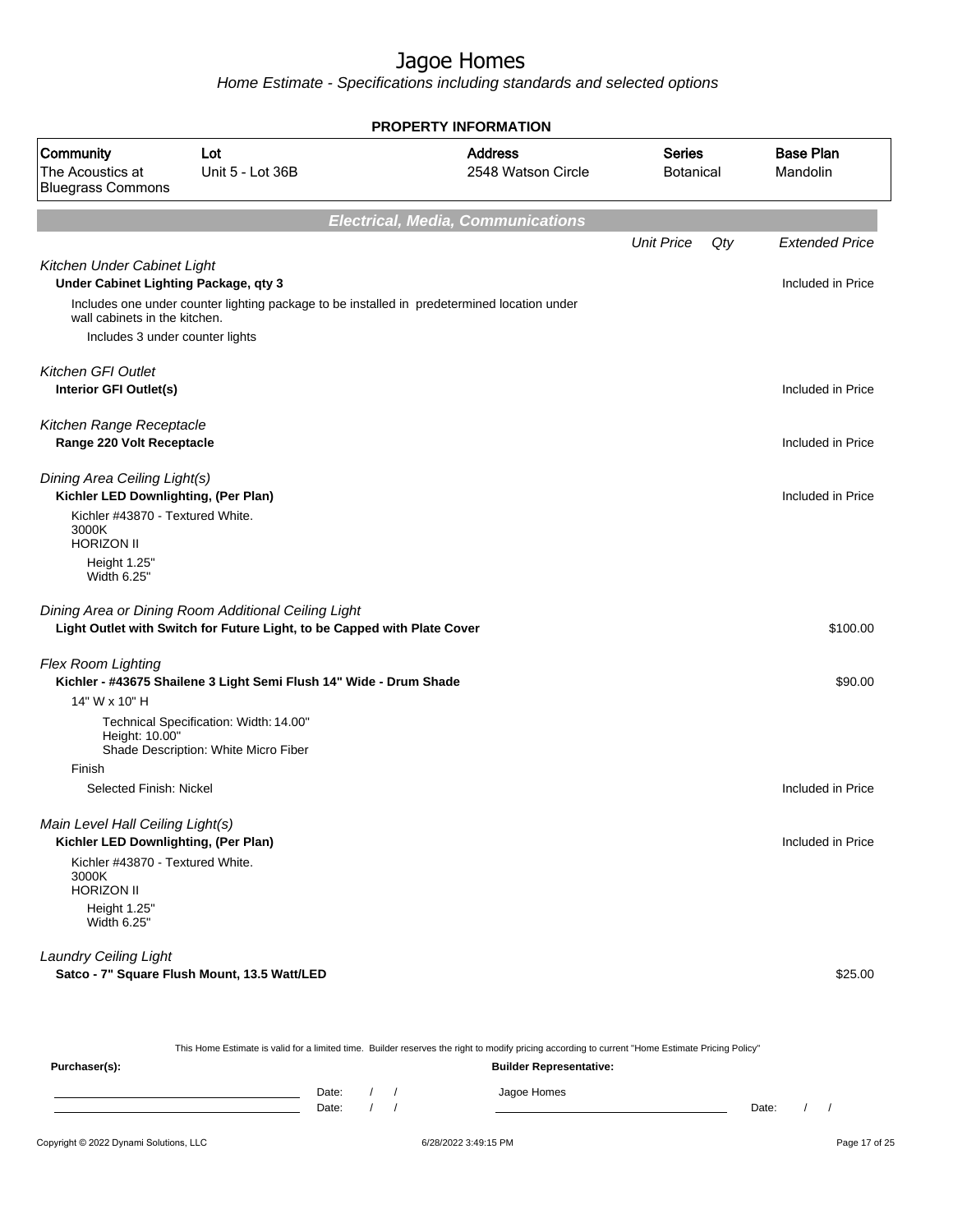| PROPERTY INFORMATION                                                                                   |                                                                                                                                                      |                                                                                                |                                   |     |                              |  |  |  |
|--------------------------------------------------------------------------------------------------------|------------------------------------------------------------------------------------------------------------------------------------------------------|------------------------------------------------------------------------------------------------|-----------------------------------|-----|------------------------------|--|--|--|
| Community<br>The Acoustics at<br><b>Bluegrass Commons</b>                                              | Lot<br>Unit 5 - Lot 36B                                                                                                                              | <b>Address</b><br>2548 Watson Circle                                                           | <b>Series</b><br><b>Botanical</b> |     | <b>Base Plan</b><br>Mandolin |  |  |  |
|                                                                                                        |                                                                                                                                                      | <b>Electrical, Media, Communications</b>                                                       |                                   |     |                              |  |  |  |
|                                                                                                        |                                                                                                                                                      |                                                                                                | <b>Unit Price</b>                 | Qty | <b>Extended Price</b>        |  |  |  |
| Laundry Dryer Receptacle<br>Dryer 220 Volt Receptacle                                                  |                                                                                                                                                      |                                                                                                |                                   |     | Included in Price            |  |  |  |
| <b>Owner's Suite Ceiling Light</b><br>For Future Ceiling Fan or Light, Capped off                      |                                                                                                                                                      | Kichler LED Downlighting (4) ILO Standard Bedroom Flush Mount Light, Brace & Wire              |                                   |     | \$360.00                     |  |  |  |
|                                                                                                        | Owner's Suite Braced and Wired for Future Ceiling Fan at Existing Ceiling Light<br>Braced and Wired for Future Ceiling Fan at Existing Ceiling Light |                                                                                                |                                   |     | Included in Price            |  |  |  |
| Owner's Closet Light(s)<br>Satco - 7" Square Flush Mount, 13.5 Watt/LED                                |                                                                                                                                                      |                                                                                                |                                   |     | \$25.00                      |  |  |  |
| <b>Owner's Bath Vanity Light</b><br>Winslow   3 Light   21.5"   45886   Qty 2                          |                                                                                                                                                      |                                                                                                |                                   |     | \$380.00                     |  |  |  |
|                                                                                                        | is perfect in several aesthetic environments, including traditional and transitional.                                                                | The Winslow vanity light features a classic look with clear seeded glass. Winslow vanity light |                                   |     |                              |  |  |  |
| mix in finishes.                                                                                       |                                                                                                                                                      | Designer Recommendation: Pair Winslow in Black with Chrome Faucets for a classic but fun       |                                   |     |                              |  |  |  |
| Finish<br>Selected Finish: Black BK                                                                    |                                                                                                                                                      |                                                                                                |                                   |     | Included in Price            |  |  |  |
| Owner's Bath LED Downlighting                                                                          |                                                                                                                                                      |                                                                                                |                                   |     |                              |  |  |  |
| Kichler LED Downlighting, (Per Plan)<br>Kichler #43870 - Textured White.<br>3000K<br><b>HORIZON II</b> |                                                                                                                                                      |                                                                                                |                                   |     | Included in Price            |  |  |  |
| Height 1.25"<br>Width 6.25"                                                                            |                                                                                                                                                      |                                                                                                |                                   |     |                              |  |  |  |
| Owner's Bath Shower or Tub/Shower Light<br>Tub/Shower Light Fixture w/ Switch                          |                                                                                                                                                      |                                                                                                |                                   |     | Included in Price            |  |  |  |
| Owner's Bath Exhaust Fan or Fan/Light<br>Bath Exhaust Fan, Fan Only                                    |                                                                                                                                                      |                                                                                                |                                   |     | Included in Price            |  |  |  |
| Owner's Bath 2nd Exhaust Fan or Fan/Light<br>Bath Exhaust Fan, Fan Only                                |                                                                                                                                                      |                                                                                                |                                   |     | Included in Price            |  |  |  |
| <b>Owner's Bath GFI Outlet</b><br><b>GFI Interior Outlet(s)</b>                                        |                                                                                                                                                      |                                                                                                |                                   |     | Included in Price            |  |  |  |

|               | This Home Estimate is valid for a limited time. Builder reserves the right to modify pricing according to current "Home Estimate Pricing Policy" |
|---------------|--------------------------------------------------------------------------------------------------------------------------------------------------|
| Purchaser(s): | <b>Builder Representative:</b>                                                                                                                   |

| Date: |  | .<br>m≏<br>. |       |  |
|-------|--|--------------|-------|--|
| Date: |  |              | Date: |  |
|       |  |              |       |  |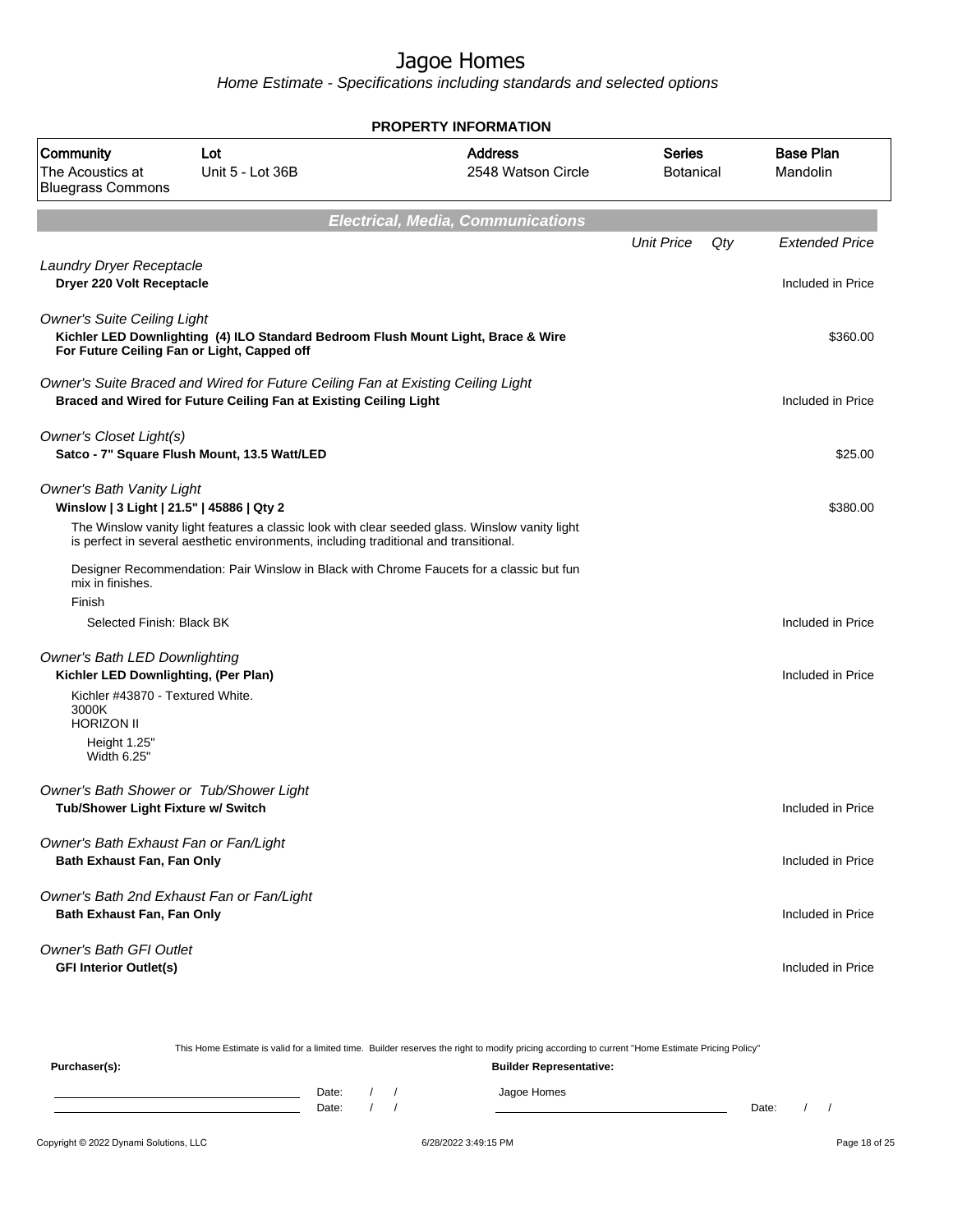Home Estimate - Specifications including standards and selected options

| <b>PROPERTY INFORMATION</b>                                           |                                                                                                                                                      |                                                                                                |                                   |     |                              |  |  |  |  |
|-----------------------------------------------------------------------|------------------------------------------------------------------------------------------------------------------------------------------------------|------------------------------------------------------------------------------------------------|-----------------------------------|-----|------------------------------|--|--|--|--|
| Community<br>The Acoustics at<br><b>Bluegrass Commons</b>             | Lot<br>Unit 5 - Lot 36B                                                                                                                              | <b>Address</b><br>2548 Watson Circle                                                           | <b>Series</b><br><b>Botanical</b> |     | <b>Base Plan</b><br>Mandolin |  |  |  |  |
|                                                                       |                                                                                                                                                      | <b>Electrical, Media, Communications</b>                                                       |                                   |     |                              |  |  |  |  |
|                                                                       |                                                                                                                                                      |                                                                                                | <b>Unit Price</b>                 | Qty | <b>Extended Price</b>        |  |  |  |  |
| <b>Bedroom 2 Ceiling Light</b><br>Finish                              | Flush Mount Light   3 Bulb   Brace & Wire for Ceiling Fan<br>Includes 3 Bulb Flush Mount, Color of Choice, Braced & Wired. Ceiling Fan not Included. |                                                                                                |                                   |     | Included in Price            |  |  |  |  |
| Selected Finish: Black                                                |                                                                                                                                                      |                                                                                                |                                   |     | Included in Price            |  |  |  |  |
|                                                                       | Bedroom 2 Braced and Wired for Future Ceiling Fan at Existing Ceiling Light<br>Braced and Wired for Future Ceiling Fan at Existing Ceiling Light     |                                                                                                |                                   |     | Included in Price            |  |  |  |  |
| <b>Bedroom 2 Closet Light</b><br>Flush Mount Light   2 Bulb<br>Finish |                                                                                                                                                      |                                                                                                |                                   |     | Included in Price            |  |  |  |  |
| Selected Finish: Black                                                |                                                                                                                                                      |                                                                                                |                                   |     | Included in Price            |  |  |  |  |
| <b>Bath 2 Vanity Light</b><br>Winslow   4 Lite   30"   45887          | is perfect in several aesthetic environments, including traditional and transitional.                                                                | The Winslow vanity light features a classic look with clear seeded glass. Winslow vanity light |                                   |     | \$200.00                     |  |  |  |  |
| mix in finishes.                                                      |                                                                                                                                                      | Designer Recommendation: Pair Winslow in Black with Chrome Faucets for a classic but fun       |                                   |     |                              |  |  |  |  |
| Finish<br>Selected Finish: Black BK                                   |                                                                                                                                                      |                                                                                                |                                   |     | Included in Price            |  |  |  |  |
| <b>Bath 2 Tub/Shower Light</b><br>Tub/Shower Light Fixture w/ Switch  |                                                                                                                                                      |                                                                                                |                                   |     | Included in Price            |  |  |  |  |
| Bath 2 Exhaust Fan or Fan/Light<br>Bath Exhaust Fan, Fan Only         |                                                                                                                                                      |                                                                                                |                                   |     | Included in Price            |  |  |  |  |
| <b>Bath 2 GFI Outlet</b><br>Interior GFI Outlet(s)                    |                                                                                                                                                      |                                                                                                |                                   |     | Included in Price            |  |  |  |  |
| Garage Ceiling Light(s)<br>Keyless (2)                                |                                                                                                                                                      |                                                                                                |                                   |     | Included in Price            |  |  |  |  |
| Garage Opener<br><b>Garage Door Opener Pre-Wire</b>                   |                                                                                                                                                      |                                                                                                |                                   |     | Included in Price            |  |  |  |  |
| Garage Exterior Light                                                 | Kichler Horizon II LED Downlighting, Per Plan                                                                                                        |                                                                                                |                                   |     | Included in Price            |  |  |  |  |

This Home Estimate is valid for a limited time. Builder reserves the right to modify pricing according to current "Home Estimate Pricing Policy"

| Purchaser(s): |                |  | <b>Builder Representative:</b> |       |  |
|---------------|----------------|--|--------------------------------|-------|--|
|               | Date:<br>Date: |  | Jagoe Homes                    | Date: |  |
|               |                |  |                                |       |  |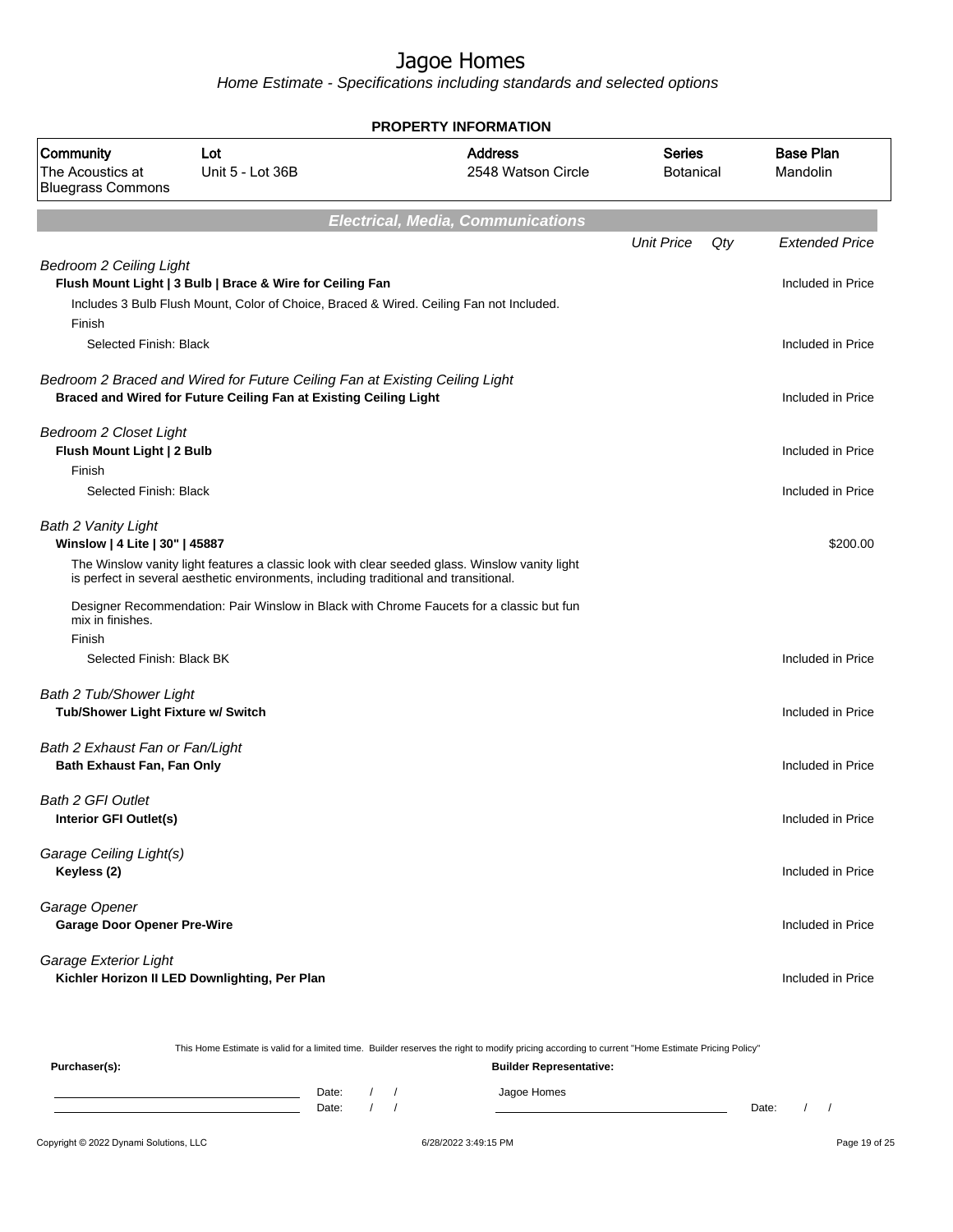Home Estimate - Specifications including standards and selected options

**Electrical, Media, Communications** Unit Price Qty Extended Price Attic Light **Attic Lights Keyless** Included in Price Front Door Doorbell Button **Doorbell Button at Front Door Included in Price** Front Door Door Chime **Door Chime** Included in Price Covered Porch Ceiling Fan **Weatherproof Ceiling Fan 52" Basics Pro Designer LED Fan #330019 Included in Price** Included in Price Color Selected Color: Satin Black Included in Price Included in Price Included in Price Entire Home - Electrical Outlets and Switches **Electrical Outlets & Switches per Plan & Code** Included in Price Color Selected Color: White Included in Price Included in Price Entire Home - Cable TV/Phone Outlets (Qty 6 Total) **Cable TV Outlets, RG6 wire, Per Plan** Included in Price **Telephone Interior Jacks** \$0.00 Exterior Electrical Service **Electrical Service Underground Included in Price** Included Exterior Flood Light **Flood Lights, per plan** Included in Price Color Selected Color: Black Included in Price Included in Price Included in Price Included in Price Smoke Detectors **Smoke Detectors, per plan Included in Price** Carbon Monoxide Detectors **Carbon Monoxide Detectors, per plan** Included in Price **PROPERTY INFORMATION** Botanical Series 2548 Watson Circle Address The Acoustics at Unit 5 - Lot 36B Bluegrass Commons Community Lot Mandolin Base Plan

This Home Estimate is valid for a limited time. Builder reserves the right to modify pricing according to current "Home Estimate Pricing Policy" **Purchaser(s): Builder Representative:**

Date: / / / Jagoe Homes Date: / / Date: / /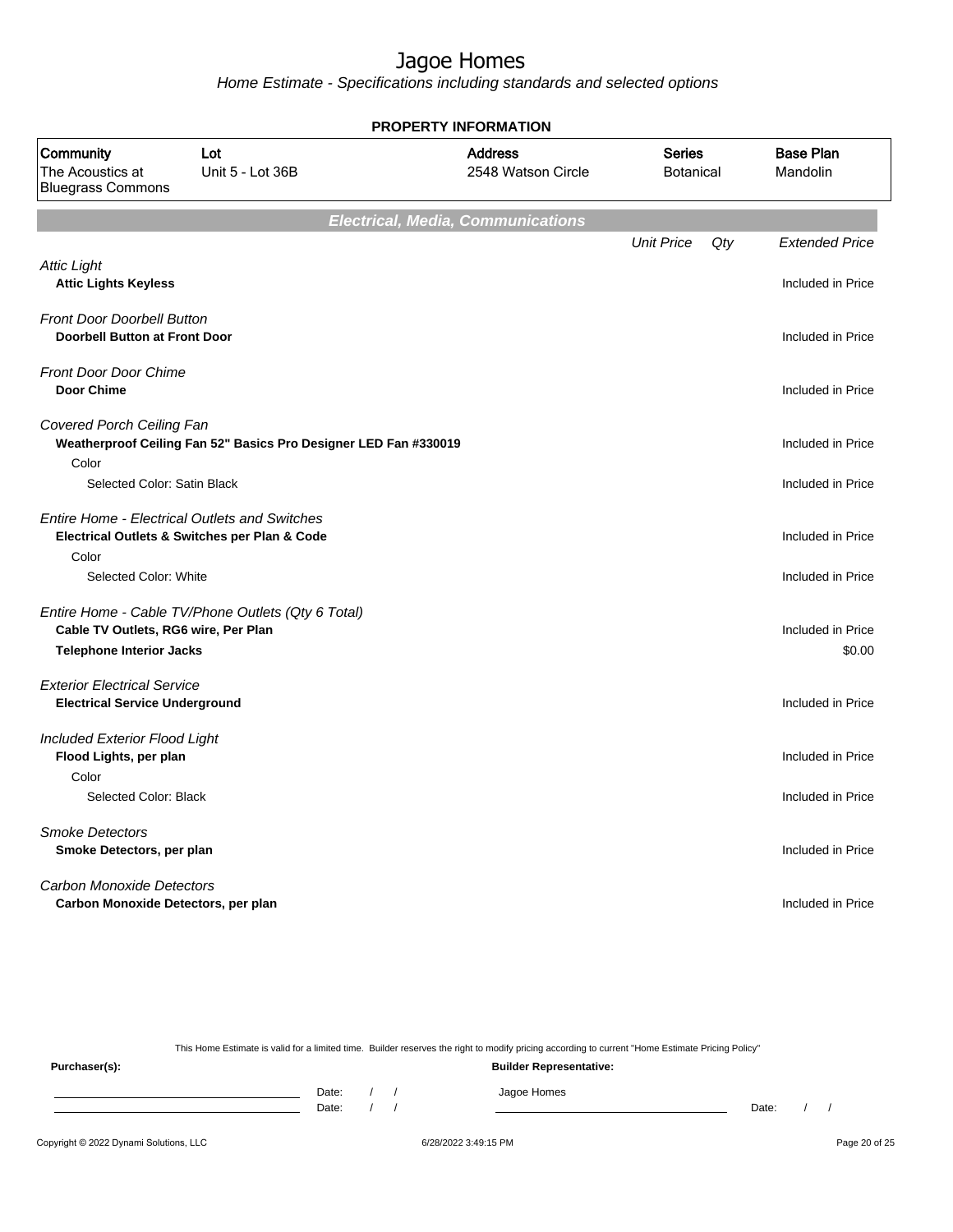| <b>PROPERTY INFORMATION</b>                                                                                    |                                                                                                                                                                        |                                                                                             |                                   |     |                              |  |  |  |
|----------------------------------------------------------------------------------------------------------------|------------------------------------------------------------------------------------------------------------------------------------------------------------------------|---------------------------------------------------------------------------------------------|-----------------------------------|-----|------------------------------|--|--|--|
| Community<br>The Acoustics at<br><b>Bluegrass Commons</b>                                                      | Lot<br>Unit 5 - Lot 36B                                                                                                                                                | <b>Address</b><br>2548 Watson Circle                                                        | <b>Series</b><br><b>Botanical</b> |     | <b>Base Plan</b><br>Mandolin |  |  |  |
|                                                                                                                |                                                                                                                                                                        | <b>HVAC</b>                                                                                 |                                   |     |                              |  |  |  |
|                                                                                                                |                                                                                                                                                                        |                                                                                             | <b>Unit Price</b>                 | Qty | <b>Extended Price</b>        |  |  |  |
| <b>Entire Home Air Conditioner</b><br>14 Seer Air Conditioning System<br>Up to 14 Seer Air Conditioning System |                                                                                                                                                                        |                                                                                             |                                   |     | Included in Price            |  |  |  |
| <b>Entire Home Furnace</b>                                                                                     | 92% Plus High Efficiency Gas Home Furnace<br>Includes 92% plus high efficiency gas home furnace<br>Builder makes no guarantee with respect to heating and cooling cost |                                                                                             |                                   |     | Included in Price            |  |  |  |
| <b>Entire Home Furnace Filter</b><br>Aprilaire Model 2000 Series Air Filter                                    |                                                                                                                                                                        |                                                                                             |                                   |     | Included in Price            |  |  |  |
| <b>Entire Home Thermostat</b><br><b>Programmable Thermostat</b>                                                |                                                                                                                                                                        |                                                                                             |                                   |     | Included in Price            |  |  |  |
| <b>Indoor Air Quality</b><br>Honeywell Fresh Air Ventilation System                                            |                                                                                                                                                                        |                                                                                             |                                   |     | Included in Price            |  |  |  |
| <b>Entire Home Duct System</b><br><b>Flexible Duct</b>                                                         |                                                                                                                                                                        |                                                                                             |                                   |     | Included in Price            |  |  |  |
| Entire Home Return Air<br><b>Multiple Return Air Vents</b>                                                     | One Return per Bedroom & One Central Return                                                                                                                            |                                                                                             |                                   |     | Included in Price            |  |  |  |
| Laundry Dryer Vent<br><b>Dryer Vent Vented to Outside</b>                                                      |                                                                                                                                                                        |                                                                                             |                                   |     | Included in Price            |  |  |  |
|                                                                                                                |                                                                                                                                                                        | <b>Floor Coverings</b>                                                                      |                                   |     |                              |  |  |  |
| <b>Entire Home Carpet Selection</b>                                                                            |                                                                                                                                                                        |                                                                                             | <b>Unit Price</b>                 | Qty | <b>Extended Price</b>        |  |  |  |
| <b>Mohawk Carpet   Top Card II</b>                                                                             |                                                                                                                                                                        |                                                                                             |                                   |     | Included in Price            |  |  |  |
| Color                                                                                                          | polyester fiber with a 15 yr Manufacturer Warranty.                                                                                                                    | Our Proven Performer, Top Card II, offers colorfast and consistent solution dyed Everstrand |                                   |     |                              |  |  |  |
| Selected Color: 945 London Fog                                                                                 |                                                                                                                                                                        |                                                                                             |                                   |     | Included in Price            |  |  |  |
| <b>Entire Home Carpet Pad</b><br>6# Carpet Pad                                                                 |                                                                                                                                                                        |                                                                                             |                                   |     | Included in Price            |  |  |  |

|               |                                |  |  |  | This Home Estimate is valid for a limited time. Builder reserves the right to modify pricing according to current "Home Estimate Pricing Policy" |       |  |  |
|---------------|--------------------------------|--|--|--|--------------------------------------------------------------------------------------------------------------------------------------------------|-------|--|--|
| Purchaser(s): | <b>Builder Representative:</b> |  |  |  |                                                                                                                                                  |       |  |  |
|               | Date:                          |  |  |  | Jagoe Homes                                                                                                                                      |       |  |  |
|               | Date:                          |  |  |  |                                                                                                                                                  | Date: |  |  |
|               |                                |  |  |  |                                                                                                                                                  |       |  |  |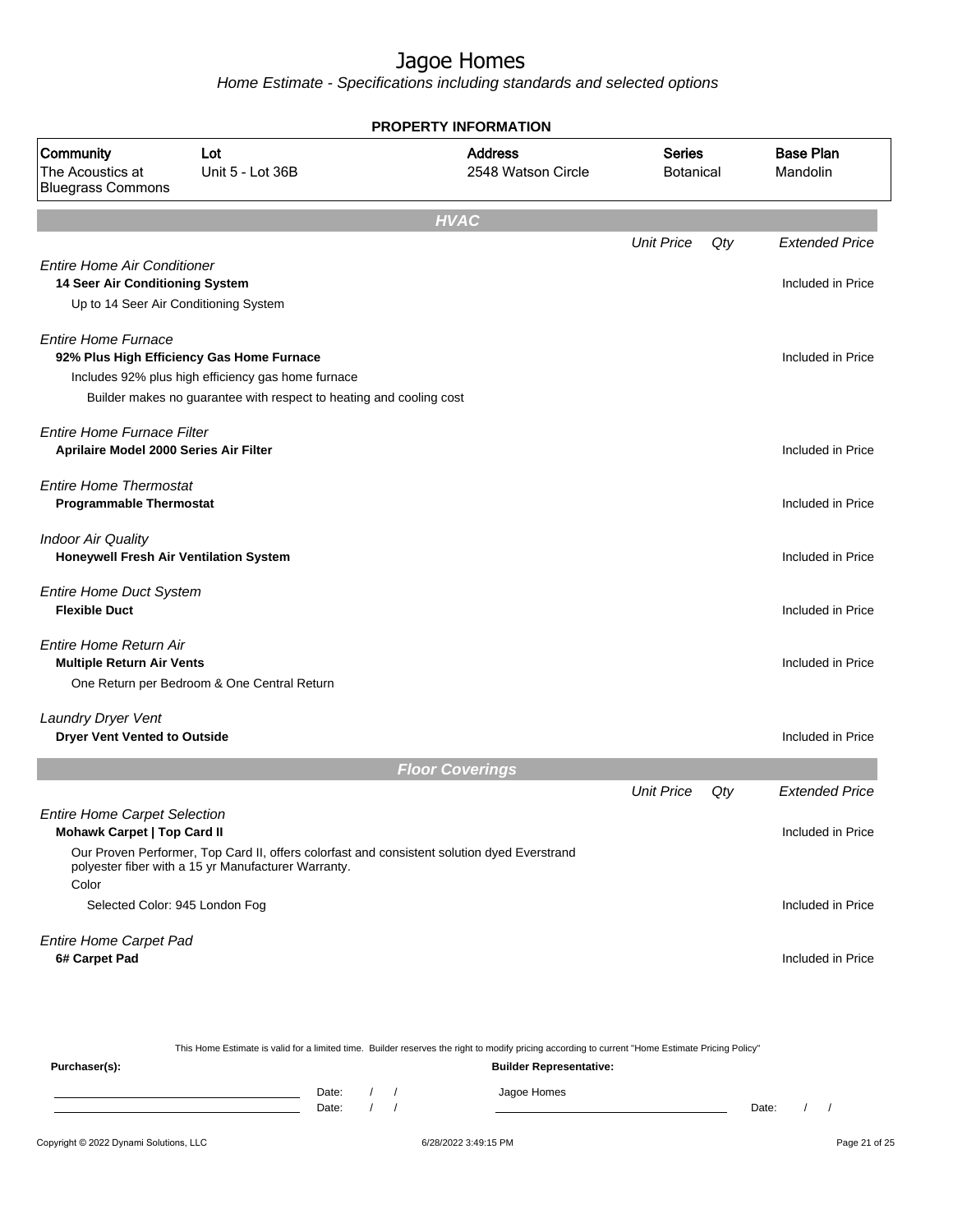Home Estimate - Specifications including standards and selected options

| <b>PROPERTY INFORMATION</b>                                           |                                                                                                                                                |                                      |                                   |     |                              |  |  |
|-----------------------------------------------------------------------|------------------------------------------------------------------------------------------------------------------------------------------------|--------------------------------------|-----------------------------------|-----|------------------------------|--|--|
| Community<br>The Acoustics at<br><b>Bluegrass Commons</b>             | Lot<br>Unit 5 - Lot 36B                                                                                                                        | <b>Address</b><br>2548 Watson Circle | <b>Series</b><br><b>Botanical</b> |     | <b>Base Plan</b><br>Mandolin |  |  |
|                                                                       |                                                                                                                                                | <b>Floor Coverings</b>               |                                   |     |                              |  |  |
|                                                                       |                                                                                                                                                |                                      | <b>Unit Price</b>                 | Qty | <b>Extended Price</b>        |  |  |
| Luxury Vinyl Plank   Mohawk Arrington                                 | Foyer/Halls/Hall Closets/Family Rm/Dining/Kitchen                                                                                              |                                      |                                   |     | Included in Price            |  |  |
|                                                                       | Mohawk's Arrington offers a water-resistant construction, comfort underfoot, and high<br>resistance to dents and scratches in a hardwood look. |                                      |                                   |     |                              |  |  |
| Color                                                                 |                                                                                                                                                |                                      |                                   |     |                              |  |  |
|                                                                       | Selected Color: Gauntlet Gray AU896                                                                                                            |                                      |                                   |     | Included in Price            |  |  |
| Direction                                                             | Selected Direction: Front to Back                                                                                                              |                                      |                                   |     | Included in Price            |  |  |
| <b>Owner's Bath Flooring</b><br>Luxury Vinyl Plank   Mohawk Arrington |                                                                                                                                                |                                      |                                   |     | Included in Price            |  |  |
|                                                                       | Mohawk's Arrington offers a water-resistant construction, comfort underfoot, and high<br>resistance to dents and scratches in a hardwood look. |                                      |                                   |     |                              |  |  |
| Color                                                                 |                                                                                                                                                |                                      |                                   |     |                              |  |  |
|                                                                       | Selected Color: Gauntlet Gray AU896                                                                                                            |                                      |                                   |     | Included in Price            |  |  |
| <b>Direction</b>                                                      |                                                                                                                                                |                                      |                                   |     |                              |  |  |
|                                                                       | Selected Direction: Front to Back                                                                                                              |                                      |                                   |     | Included in Price            |  |  |
| <b>Bath 2 Flooring</b>                                                |                                                                                                                                                |                                      |                                   |     |                              |  |  |
| Luxury Vinyl Plank   Mohawk Arrington                                 |                                                                                                                                                |                                      |                                   |     | Included in Price            |  |  |
|                                                                       | Mohawk's Arrington offers a water-resistant construction, comfort underfoot, and high<br>resistance to dents and scratches in a hardwood look. |                                      |                                   |     |                              |  |  |
| Color                                                                 |                                                                                                                                                |                                      |                                   |     |                              |  |  |
|                                                                       | Selected Color: Gauntlet Gray AU896                                                                                                            |                                      |                                   |     | Included in Price            |  |  |
| Direction                                                             |                                                                                                                                                |                                      |                                   |     |                              |  |  |
|                                                                       | Selected Direction: Front to Back                                                                                                              |                                      |                                   |     | Included in Price            |  |  |
| <b>Laundry Flooring</b>                                               |                                                                                                                                                |                                      |                                   |     |                              |  |  |
| Luxury Vinyl Plank   Mohawk Arrington                                 |                                                                                                                                                |                                      |                                   |     | Included in Price            |  |  |
|                                                                       | Mohawk's Arrington offers a water-resistant construction, comfort underfoot, and high<br>resistance to dents and scratches in a hardwood look. |                                      |                                   |     |                              |  |  |
| Color                                                                 |                                                                                                                                                |                                      |                                   |     |                              |  |  |
|                                                                       | Selected Color: Gauntlet Gray AU896                                                                                                            |                                      |                                   |     | Included in Price            |  |  |
| <b>Direction</b>                                                      |                                                                                                                                                |                                      |                                   |     |                              |  |  |
|                                                                       | Selected Direction: Front to Back                                                                                                              |                                      |                                   |     | Included in Price            |  |  |
|                                                                       |                                                                                                                                                |                                      |                                   |     |                              |  |  |

This Home Estimate is valid for a limited time. Builder reserves the right to modify pricing according to current "Home Estimate Pricing Policy"

**Purchaser(s): Builder Representative:** Date: / / Jagoe Homes<br>Date: / / Jagoe Homes Date: / / Date: / /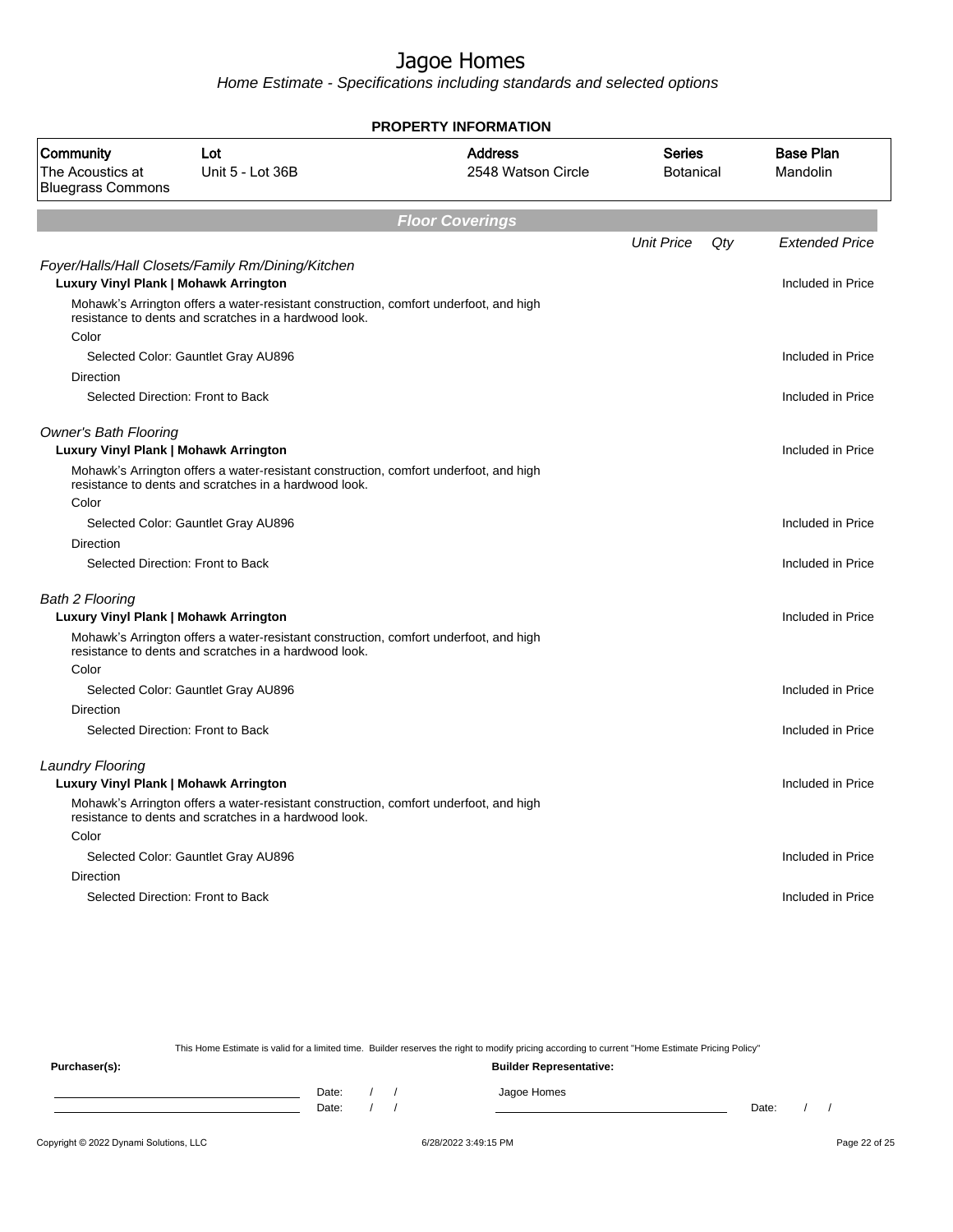Home Estimate - Specifications including standards and selected options

|                                                                    |                                                                                                                                                  | <b>PROPERTY INFORMATION</b>                                               |                                |                   |                              |                       |
|--------------------------------------------------------------------|--------------------------------------------------------------------------------------------------------------------------------------------------|---------------------------------------------------------------------------|--------------------------------|-------------------|------------------------------|-----------------------|
| Community<br>The Acoustics at<br><b>Bluegrass Commons</b>          | Lot<br>Unit 5 - Lot 36B                                                                                                                          | <b>Address</b><br><b>Series</b><br>2548 Watson Circle<br><b>Botanical</b> |                                |                   | <b>Base Plan</b><br>Mandolin |                       |
|                                                                    |                                                                                                                                                  | <b>Floor Coverings</b>                                                    |                                |                   |                              |                       |
|                                                                    |                                                                                                                                                  |                                                                           |                                | <b>Unit Price</b> | Qty                          | <b>Extended Price</b> |
| <b>Flex Room Flooring</b><br>Luxury Vinyl Plank   Mohawk Arrington |                                                                                                                                                  |                                                                           |                                |                   |                              | Included in Price     |
| Color                                                              | Mohawk's Arrington offers a water-resistant construction, comfort underfoot, and high<br>resistance to dents and scratches in a hardwood look.   |                                                                           |                                |                   |                              |                       |
|                                                                    | Selected Color: Gauntlet Gray AU896                                                                                                              |                                                                           |                                |                   |                              | Included in Price     |
| Direction                                                          |                                                                                                                                                  |                                                                           |                                |                   |                              |                       |
| Selected Direction: Front to Back                                  |                                                                                                                                                  |                                                                           |                                |                   |                              | Included in Price     |
|                                                                    |                                                                                                                                                  | <b>Shelving</b>                                                           |                                |                   |                              |                       |
|                                                                    |                                                                                                                                                  |                                                                           |                                | <b>Unit Price</b> | Qty                          | <b>Extended Price</b> |
| <b>Owner's Closet Shelf &amp; Rod</b>                              | Closet Shelf 12" Shelf & Rod - 2 Runs Width of Closet - Supported 2'0" O.C. Vented                                                               |                                                                           |                                |                   |                              | Included in Price     |
| Long Garment Hanging                                               |                                                                                                                                                  |                                                                           |                                |                   |                              |                       |
|                                                                    | Selected Long Garment Hanging: None                                                                                                              |                                                                           |                                |                   |                              | Included in Price     |
| Standard Hanging                                                   |                                                                                                                                                  |                                                                           |                                |                   |                              |                       |
|                                                                    | Selected Standard Hanging: Standard Hanging (42" & 84")                                                                                          |                                                                           |                                |                   |                              | Included in Price     |
| Bedroom 2 Closet Shelf & Rod                                       | Closet Shelf 12" Shelf & Rod - 2 Runs Width of Closet - Supported 2'0" O.C. Vented                                                               |                                                                           |                                |                   |                              | Included in Price     |
| Long Garment Hanging                                               |                                                                                                                                                  |                                                                           |                                |                   |                              |                       |
|                                                                    | Selected Long Garment Hanging: None                                                                                                              |                                                                           |                                |                   |                              | Included in Price     |
| Standard Hanging                                                   |                                                                                                                                                  |                                                                           |                                |                   |                              |                       |
|                                                                    | Selected Standard Hanging: Standard Hanging (42" & 84")                                                                                          |                                                                           |                                |                   |                              | Included in Price     |
| <b>Entire Home Storage Shelf</b>                                   | Storage Shelf 12" and 16" deep- Vented (per plan)                                                                                                |                                                                           |                                |                   |                              | Included in Price     |
|                                                                    |                                                                                                                                                  |                                                                           |                                |                   |                              |                       |
|                                                                    |                                                                                                                                                  | <b>Foundations</b>                                                        |                                |                   |                              |                       |
|                                                                    |                                                                                                                                                  |                                                                           |                                | <b>Unit Price</b> | Qty                          | <b>Extended Price</b> |
| <b>Entire Home Footing Size</b><br>16" Wide x 8" Deep, 3000 psi,   |                                                                                                                                                  |                                                                           |                                |                   |                              | Included in Price     |
|                                                                    |                                                                                                                                                  | <b>Framing</b>                                                            |                                |                   |                              |                       |
|                                                                    |                                                                                                                                                  |                                                                           |                                | <b>Unit Price</b> | Qty                          | <b>Extended Price</b> |
| Entire Home 2 x 4 Wall Studs                                       |                                                                                                                                                  |                                                                           |                                |                   |                              |                       |
| Studs 2 x 4 @ 16" oc, SPF Grade                                    |                                                                                                                                                  |                                                                           |                                |                   |                              | Included in Price     |
|                                                                    |                                                                                                                                                  |                                                                           |                                |                   |                              |                       |
| Purchaser(s):                                                      | This Home Estimate is valid for a limited time. Builder reserves the right to modify pricing according to current "Home Estimate Pricing Policy" |                                                                           | <b>Builder Representative:</b> |                   |                              |                       |
|                                                                    | Date:                                                                                                                                            | Jagoe Homes<br>$\sqrt{ }$                                                 |                                |                   |                              |                       |
|                                                                    | Date:                                                                                                                                            |                                                                           |                                |                   |                              | Date:                 |

Copyright © 2022 Dynami Solutions, LLC <br>
6/28/2022 3:49:15 PM Page 23 of 25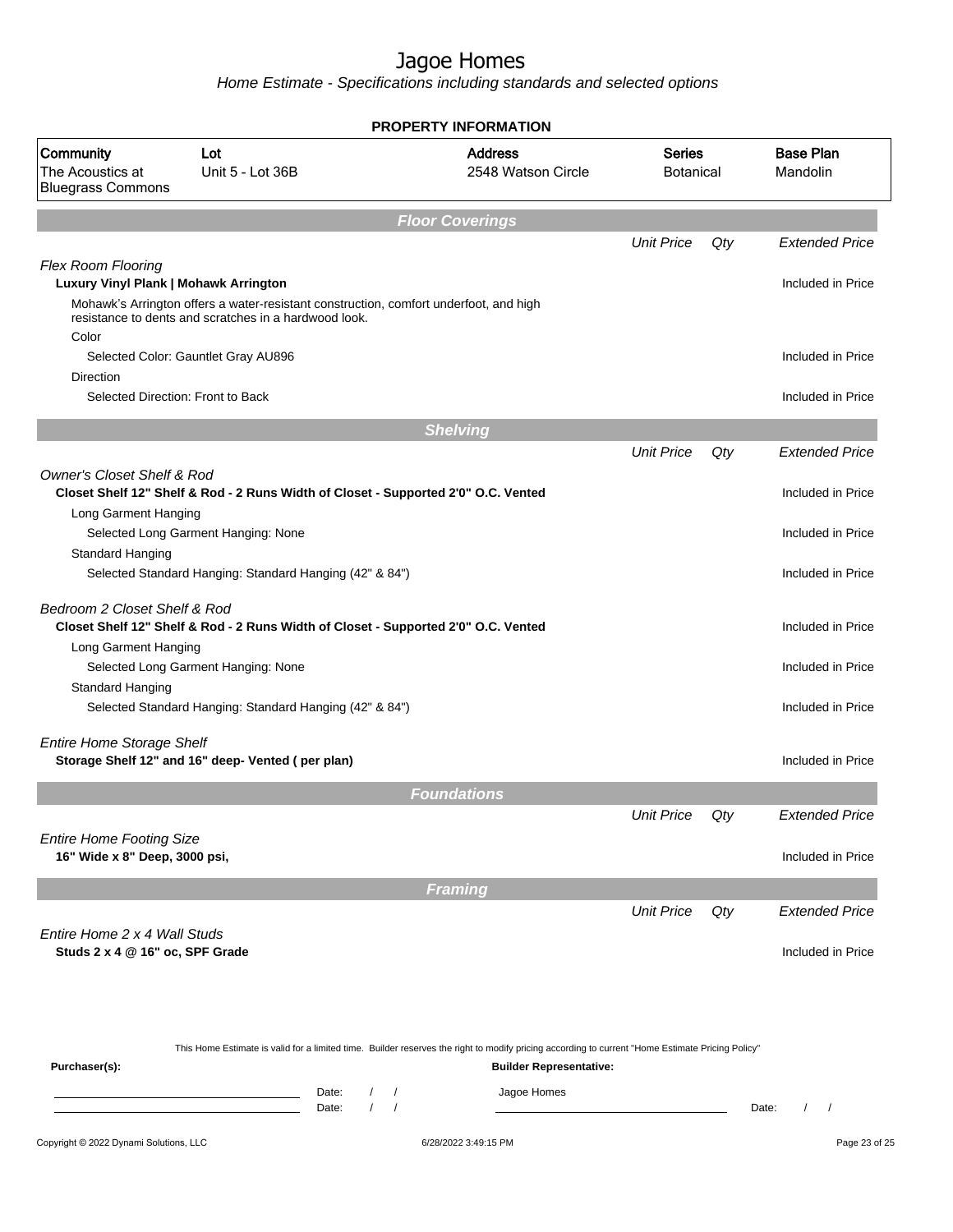Home Estimate - Specifications including standards and selected options

|                                                                                                             |                                                                                    | <b>PROPERTY INFORMATION</b>                                                                                                                                                        |                   |     |                       |
|-------------------------------------------------------------------------------------------------------------|------------------------------------------------------------------------------------|------------------------------------------------------------------------------------------------------------------------------------------------------------------------------------|-------------------|-----|-----------------------|
| Community<br>The Acoustics at<br><b>Bluegrass Commons</b>                                                   | Lot<br>Unit 5 - Lot 36B                                                            | <b>Address</b><br><b>Series</b><br>2548 Watson Circle<br><b>Botanical</b>                                                                                                          |                   |     |                       |
|                                                                                                             |                                                                                    | <b>Framing</b>                                                                                                                                                                     |                   |     |                       |
|                                                                                                             |                                                                                    |                                                                                                                                                                                    | <b>Unit Price</b> | Qty | <b>Extended Price</b> |
| Entire Home 2 x 6 Wall Studs                                                                                | Studs 2 x 6 @ 24" oc, SPF Grade (Per Plan)                                         |                                                                                                                                                                                    |                   |     | Included in Price     |
| <b>Entire Home Exterior Wall Sheathing</b>                                                                  | Exterior Wall Sheathing (7/16" OSB &/or 1/2" Styrofoam)                            |                                                                                                                                                                                    |                   |     | Included in Price     |
| Entire Home Exterior Wall House Wrap<br><b>Exterior Wall Covering House Wrap</b>                            |                                                                                    |                                                                                                                                                                                    |                   |     | Included in Price     |
| <b>Entire Home Foundation Plates</b><br>Foundation Plates treated yellow pine                               |                                                                                    |                                                                                                                                                                                    |                   |     | Included in Price     |
| <b>Main Level Ceiling Heights</b><br>Interior Flat Ceiling Height 9'0"<br>Certain ceiling heights may vary. |                                                                                    |                                                                                                                                                                                    |                   |     | Included in Price     |
| <b>Owner's Suite Ceiling Concept</b>                                                                        | Box Tray Ceiling - Painted Smooth w/ 4 1/4" Crown Mould Inside Tray                |                                                                                                                                                                                    |                   |     | Included in Price     |
| Paint Color - Ceiling of Tray<br>Paint Color - Sides of Tray                                                | Selected Paint Color - Ceiling of Tray: SW7006 Extra White                         |                                                                                                                                                                                    |                   |     | Included in Price     |
|                                                                                                             | Selected Paint Color - Sides of Tray: SW7006 Extra White                           |                                                                                                                                                                                    |                   |     | Included in Price     |
| Per Plan Roof Trusses<br><b>Roof Trusses</b>                                                                |                                                                                    |                                                                                                                                                                                    |                   |     | Included in Price     |
| <b>Roof Sheathing</b><br>Roof Sheathing 7/16" OSB                                                           |                                                                                    |                                                                                                                                                                                    |                   |     | Included in Price     |
|                                                                                                             |                                                                                    | <b>Landscaping &amp; Yard</b>                                                                                                                                                      |                   |     |                       |
|                                                                                                             |                                                                                    |                                                                                                                                                                                    | <b>Unit Price</b> | Qty | <b>Extended Price</b> |
| <b>Exterior Lawn Sod</b><br>Basins)                                                                         | Sod All of Yard, Fescue & Bluegrass (Excludes Areas with Brush & Trees & Retention |                                                                                                                                                                                    |                   |     | Included in Price     |
| Shrubs & Trees<br>By Design, with Mulch                                                                     |                                                                                    |                                                                                                                                                                                    |                   |     | Included in Price     |
|                                                                                                             |                                                                                    |                                                                                                                                                                                    |                   |     |                       |
| Purchaser(s):                                                                                               |                                                                                    | This Home Estimate is valid for a limited time. Builder reserves the right to modify pricing according to current "Home Estimate Pricing Policy"<br><b>Builder Representative:</b> |                   |     |                       |
|                                                                                                             | Date:<br>$\prime$                                                                  | Jagoe Homes<br>$\sqrt{2}$                                                                                                                                                          |                   |     |                       |

#### Copyright © 2022 Dynami Solutions, LLC <br>
6/28/2022 3:49:15 PM Page 24 of 25

Date: / / Date: / /